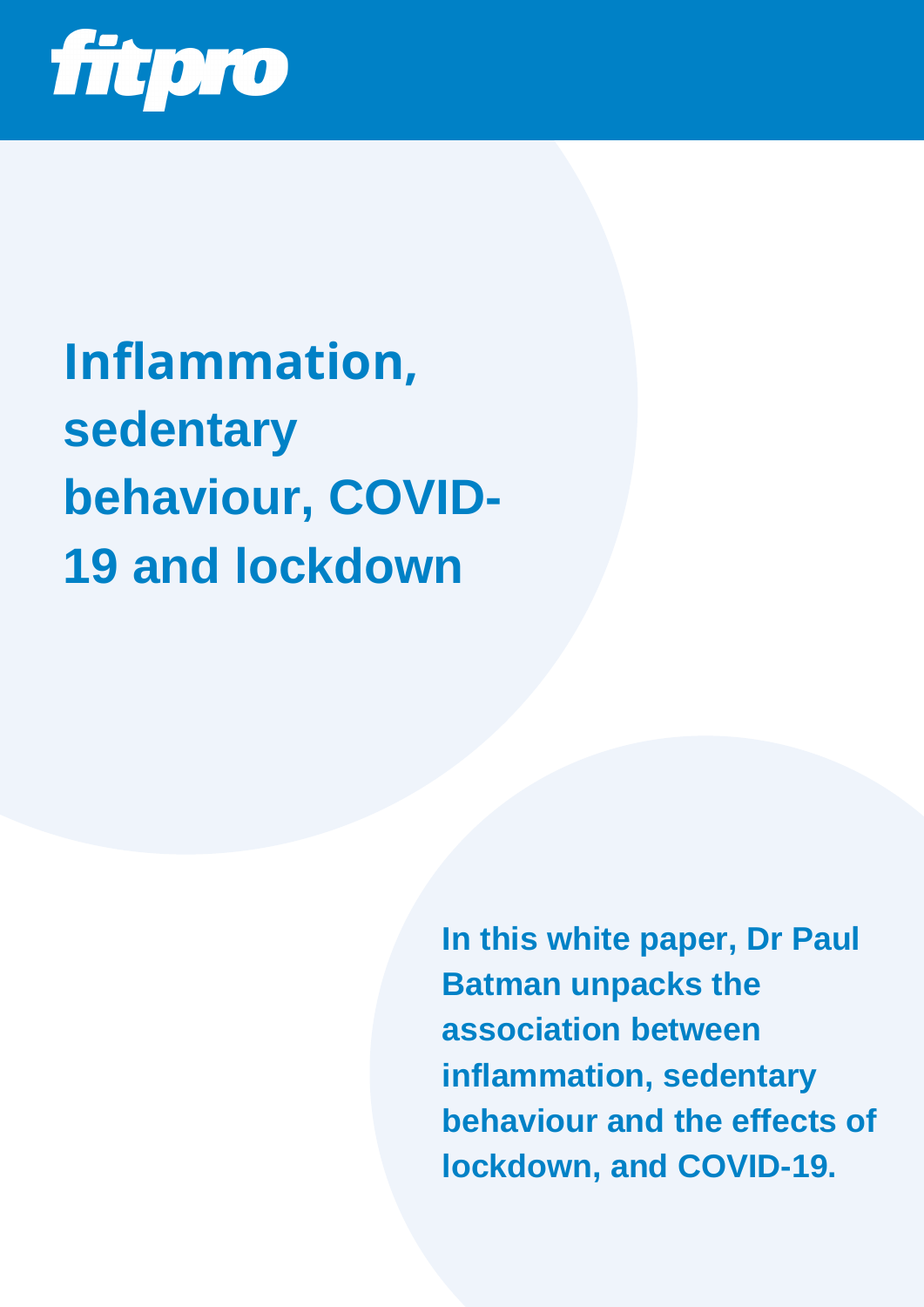



**Author: International conference presenter, lecturer, educator and author Dr Paul Batman**

# **Content**

**Inflammation: The root cause of chronic disease. Pages 1-9**

**What the research tells us:**

**Research review 1:** *Effect of aerobic exercise on inflammatory markers in healthy middleaged older adults: A systemic review and meta-analysis of randomised controlled trials.* **Pages 10-12**

**Research review 2:** *Does replacing sedentary behaviour with light or moderate-to-vigorous physical activity modulate inflammatory status in adults?* **Pages 13-15**

**Research review 3:** *Inflammatory effects of high- and moderate-intensity exercise: A systemic review.* **Pages 16-18**

**Research review 4:** *Lifestyle risk factors, inflammatory mechanisms, and COVID-19 hospitalization: A community-based cohort study of 387,109 adults in the UK.* **Pages 19-22**

**Research review 5:** *Sedentary time and markers of chronic inflammation in high grade populations.* **Pages 23-25**

**Research review 6: Physical activity, sedentary behaviour and inflammatory and homeostatic markers in men. Pages 26-29**

**Research review 7:** *Physical activity, sitting time and mortality from inflammatory diseases in older adults.* **Pages 30-32**

**Research review 8:** *Responses of inflammatory cytokines following moderate-intensity walking exercise in overweight or obese individuals.* **Pages 33-35**

**Research review 9:** *Associations between cardiorespiratory fitness and C reactive protein in men.* **Pages 36-37**

**Research review 10:** *Association between healthy lifestyle scores and inflammatory markers among Puerto Rican adults.* **Pages 38-39**

**The bottom line. Page 40-42**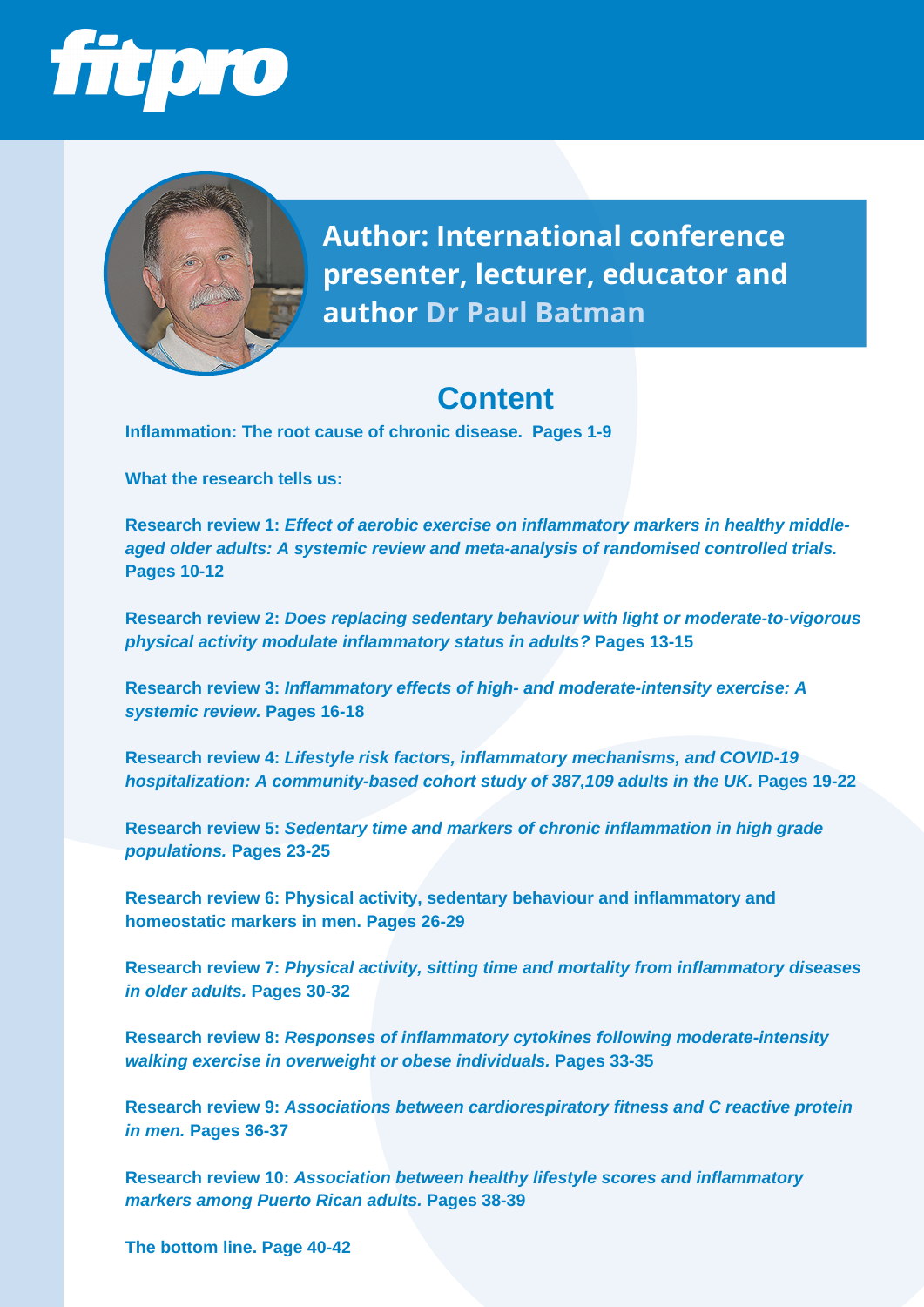

#### **Inflammation: The root cause of chronic disease**

Perhaps one of the most important discoveries in public health over the past 20 years has been the association between low-grade chronic inflammation, the immune system and the onset of chronic diseases. Over 50% of all deaths globally are related to inflammation-caused diseases, such as heart disease, metabolic disease, cancers, Alzheimer's disease, autoimmune diseases and neurological diseases caused by high blood sugar levels, increased food intake, oxidative stress and sedentary behaviour.

The role of inflammation is to eliminate the initial cause of cell injury, remove damaged tissues and begin the repair and restoration process.

Infection is at the centre of the body's basic survival instincts. Fundamentally, when we cut ourselves, our immune system is activated and mobilised by releasing white blood cells that attack the bacteria. After the battle, the white blood cells clean up the affected area, promoting and assisting with healing and, finally returning to normal levels.

This typical acute inflammatory response is activated by receptors on the innate immune system cells and, once the threat has been removed, the body goes back to maintaining its normal homeostatic environment, ready to act again when a new threat is recognised.

However, when the inflammation remains in the absence of any threat, the immune system stays activated and continues to release and create a proinflammatory environment, which increases the levels of circulating inflammatory cytokines (CRP, TNF and IL-6) causing long-term collateral damage to cells, tissues, organs and systems. This is particularly evident in obese, sedentary and older people, often caused by chronic infections, weak immune systems, lifestyle and cultural factors, sedentary behaviour, gut health, diet and environmental toxins.

A study of the causes of inflammation reveal that anti-inflammatory agents have been in existence for thousands of years, while the pro-inflammatory agents



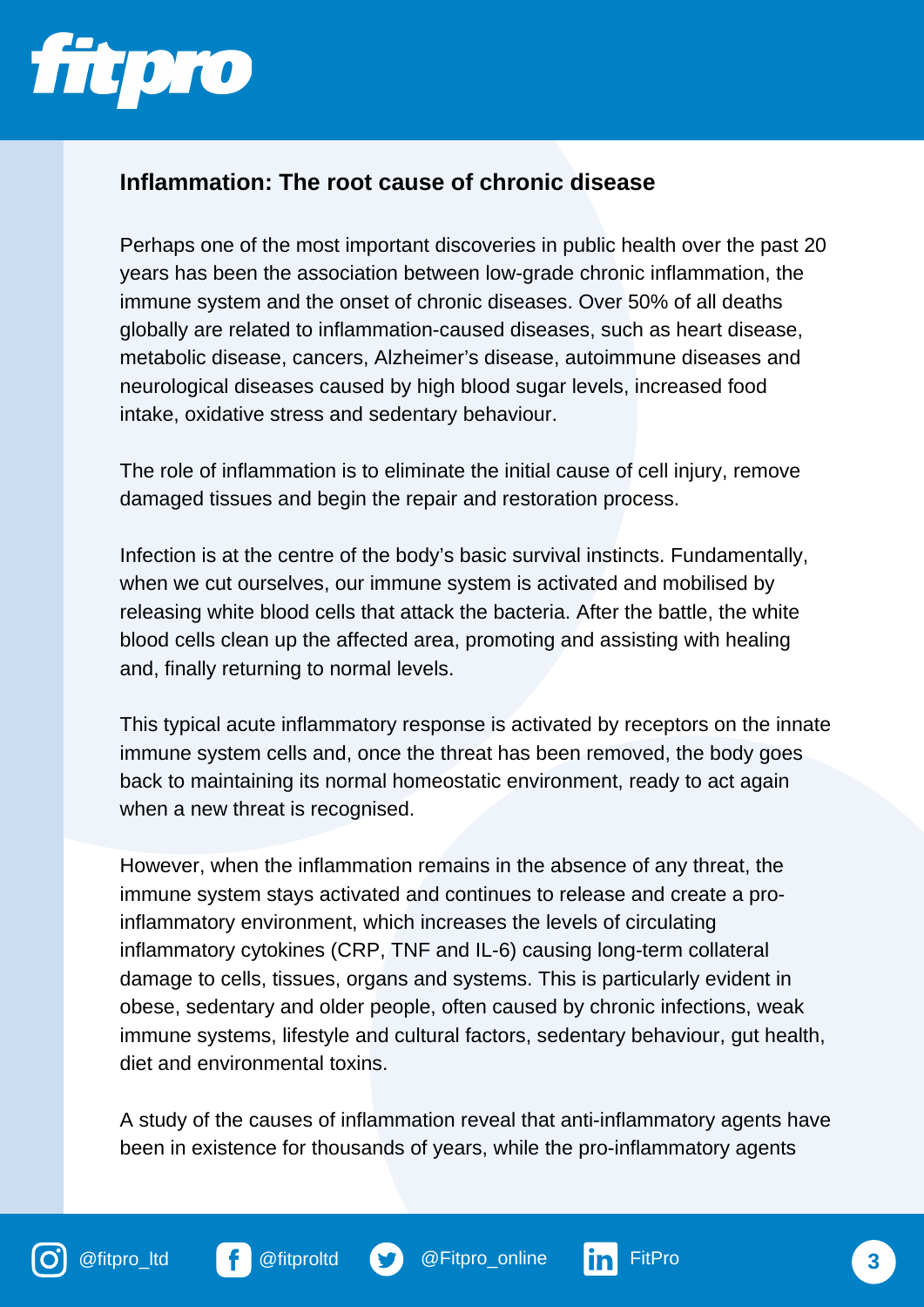

are relatively new, possibly starting with industrial changes in the late 19th century and accelerated more recently by a rapidly expanding sedentary society and COVID-19.

Given that modern bodies have only had a couple of hundred years to adapt to these new pro-inflammatory agents, the immune system has developed this holding pattern of **low-grade chronic inflammation** to combat their side effects, including reducing the effectiveness of insulin released from the pancreas to control and transport glucose, potentially leading to a dramatic increase in type 2 diabetes and heart disease.

# **How does inflammation work?**

Simplistically, there are five different types of white blood cells responsible for immune responses. These are basophils, eosinophils, lymphocytes, monocytes/macrophages and neutrophils.

T cells, B cells and natural killer cells (NK) are part of the lymphocyte group. T cells direct the immune response for killing cells infected with viruses or other pathogens. B cells produce antibodies that fight the infection and natural killer cells destroy the host cells that contain the infection.

Initially, macrophages and neutrophils chase the irritant, engulf it and break it down. Neutrophils travel rapidly to the infected site and begin the inflammation process. The macrophages release inflammatory proteins that are responsible for sending signals between cells and systems. To maintain successful immune function, it is important to create a balance between the pro- and antiinflammatory cytokines.

## **Markers of inflammation**

The inflammatory response is generally measured by an increase in inflammatory circulating markers such as cytokines, growth factors and reactive oxygen species.



@fitpro\_ltd **f** @fitproltd **S** @Fitpro\_online in FitPro @Fitpro\_online

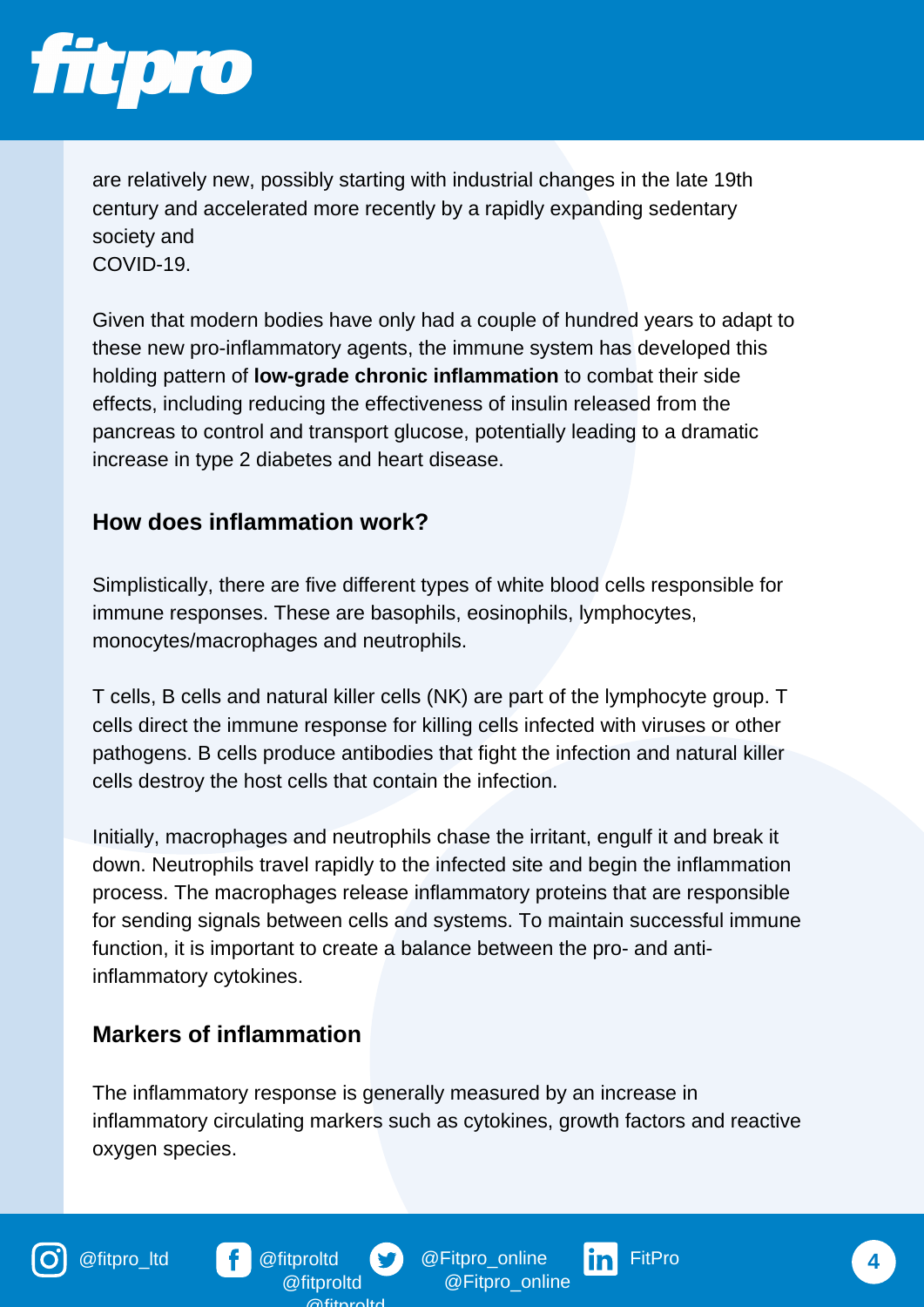

The key cytokines include interleukin-6 (IL-6), tumour necrosis factor (TNF) and C reactive protein (CRP) that act as messengers between the immune system, blood and vessels and the endocrine system. For example, the accumulation of abdominal fat is accompanied by an increase in pro-inflammatory immune cells that release inflammatory substances leading to the low-grade inflammation response throughout the body. These pro-inflammatory markers cause a crosstalk between the immune system, adipose tissue, muscle cells and the brain's hypothalamus.

Chronic low-grade systemic inflammation is associated with a decrease in insulin sensitivity, atherosclerosis and tumour growth, all of which have been termed 'Diseasome of Physical Inactivity' and is regarded as a strong predictor of all-cause mortality and cardiovascular disease in older populations.

CRP is the most studied inflammatory marker responsible for coronary artery disease. CRP is one of the first proteins elevated in response to obesity, smoking, blood pressure, injury, infection and oxidative stress and is regarded as an independent predictor of cardiac death. Elevated levels of CRP double the risk of having a stroke, triple the risk of a future myocardial infarction and quadruple the risk of peripheral artery disease.

Another marker used to identify an increase in inflammation is TNF or tumour necrosis factor. This marker has been identified in increased numbers in the overweight and obese population and is indirectly responsible for insulin resistance. Alternately, weight loss has been shown to reduce the release of this marker.

Additionally, TNF is a contributor to atherosclerosis through the release of adhesion molecules from the inner lining of the walls of the artery restricting blood flow through the artery. Increased levels of TNF are also responsible for decreases in lean body mass, increases in muscle damage and a reduction in the building of proteins necessary for muscle growth.

IL-6 plays a major role at the site of inflammation by producing key proteins in the early stages of the infection. It also plays an important role when moving





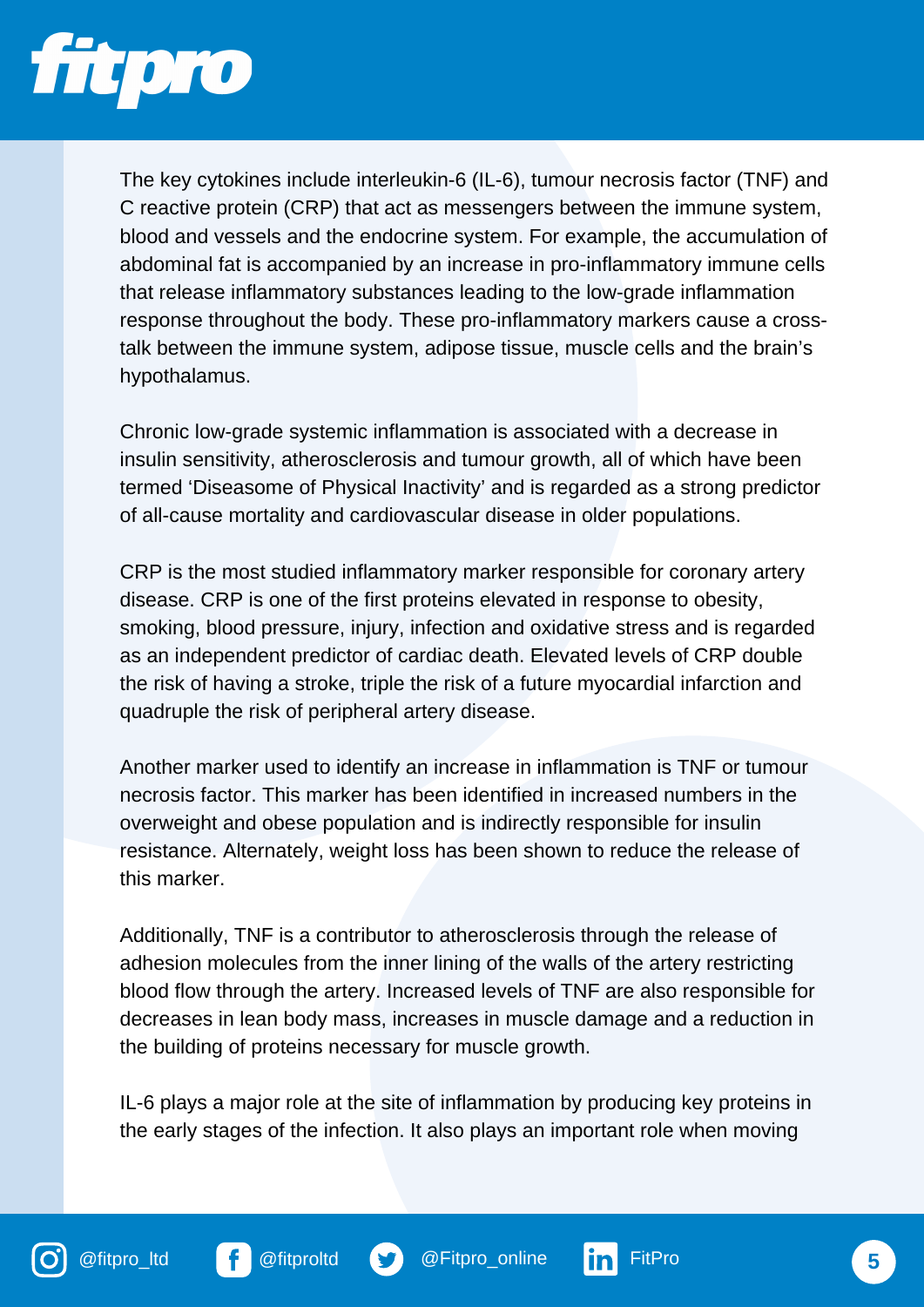

into the chronic inflammation stage by changing the nature of some of the white blood cells and stimulating their inflammatory actions.

#### **The role of inflammation in heart disease**

Heart researchers were among the first to identify inflammation as the root cause of atherosclerosis. Initially, it was thought that atherosclerosis was caused by plaque building up on the inside of the artery caused by eating a diet too high in fats. It is now recognised as being caused by low-grade chronic inflammation in the artery wall.

The low-density lipoprotein (LDL) or bad cholesterol is absorbed between the tissues of the artery, where it forms a blister-like formation. This process triggers an **inflammatory response** by the immune system that acts on the blister so that it swells within the arterial tissues, blocking and restricting the flow of blood to the heart. As the blister becomes inflamed, it finally forms a scab-like plaque that, if ruptured, causes the contents to block the artery even further, reducing blood flow to the heart, potentially causing a heart attack or stroke.

Those most 'at risk' of this **low-grade chronic inflammation** are the unfit and sedentary who do not regularly engage in physical activity and whose immune system is in an overactive state, resulting in a high-energy demand.

The concentration of anti-inflammatory molecules that are important in the control of inflammation are much lower in sedentary, obese and chronically ill people, further contributing to the low-grade chronic inflammatory state.

The inner lining of the artery wall that is responsible for the vasodilation and vasoconstriction of the blood vessel is called the endothelium. It regulates vagal tone, promotes vascular changes **controls inflammation** and increases the production of nitric oxide. Any imbalance in these functions renders a condition called endothelial dysfunction, caused by the unavailability of nitric oxide (NO), an increase in free radical production, **increased inflammation** and an increase in endothelial activity.





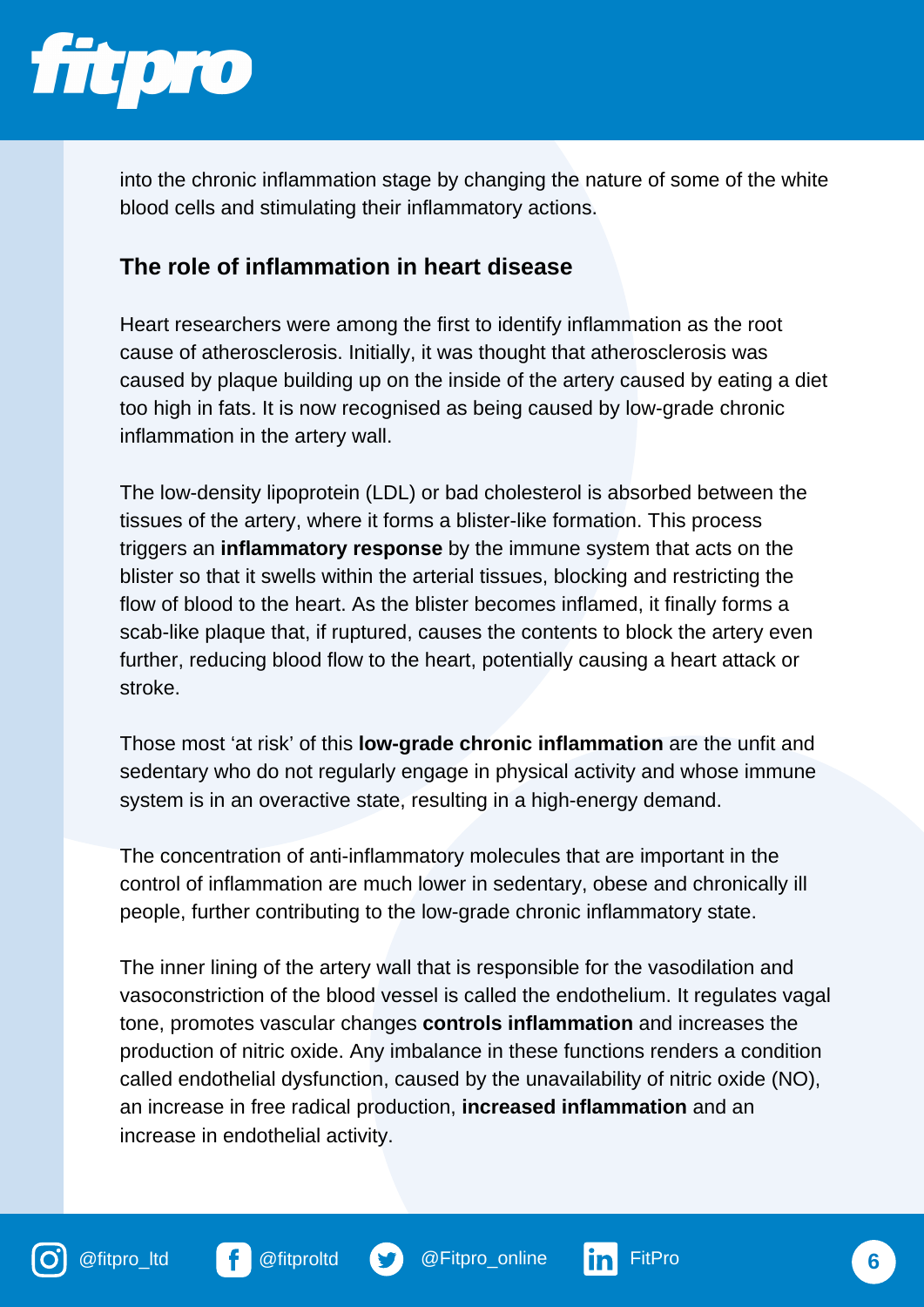

Risk factors associated with endothelial dysfunction include smoking, obesity, diabetes, hypertension, oxidative stress, inflammation, high cholesterol levels and sedentary behaviour.

Nitric oxide is important as it has anti-inflammatory, anti-hypertensive, antithrombotic and anti-atherosclerotic properties. Arteries require nitric oxide to increase blood flow through vasodilation (opening).

Sedentary behaviour decreases the availability of nitric oxide to the vessels, increasing inflammation and contributing to atherosclerosis and endothelial dysfunction. Physical activity causes changes in nitric oxide (NO) production, up regulation of the NO gene, increases in vascular endothelial growth factor and an increase in the antioxidant and anti-inflammatory defence system.

Major changes in endothelial function are subject to the availability of nitric oxide. If nitric oxide formation is interrupted, vasoconstriction (narrowing) of the blood vessel occurs. If the amount of nitric oxide remains low in a number of different vessels, there is a strong possibility of a reduction in blood flow to the inner lining of the artery and the formation of a coagulation or eventually a clot or thrombus damaging the arterial wall and predisposing the body to the onset of cardiovascular disease. Over time, any damage to the endothelial wall is seen as the starting point for atherosclerosis and/or cardiovascular disease.

Endothelial dysfunction is regarded as the beginning of cardiovascular disease, with damage to the endothelium changing the vessel's vasodilation (opening) responses, increasing anti-clotting mechanisms, promoting pro-inflammatory responses and producing ongoing adverse structural changes.

## **The role of inflammation in metabolic disease**

Increases in **low-grade inflammation** can occur after a meal, especially one that is high in fat, refined carbohydrates, sugar and other foods that have a high caloric equivalent. It acts to control any potential problems associated with the food eaten and is a normal response across all cohorts of the population. The readily available access to food, the increased volume eaten of both good and





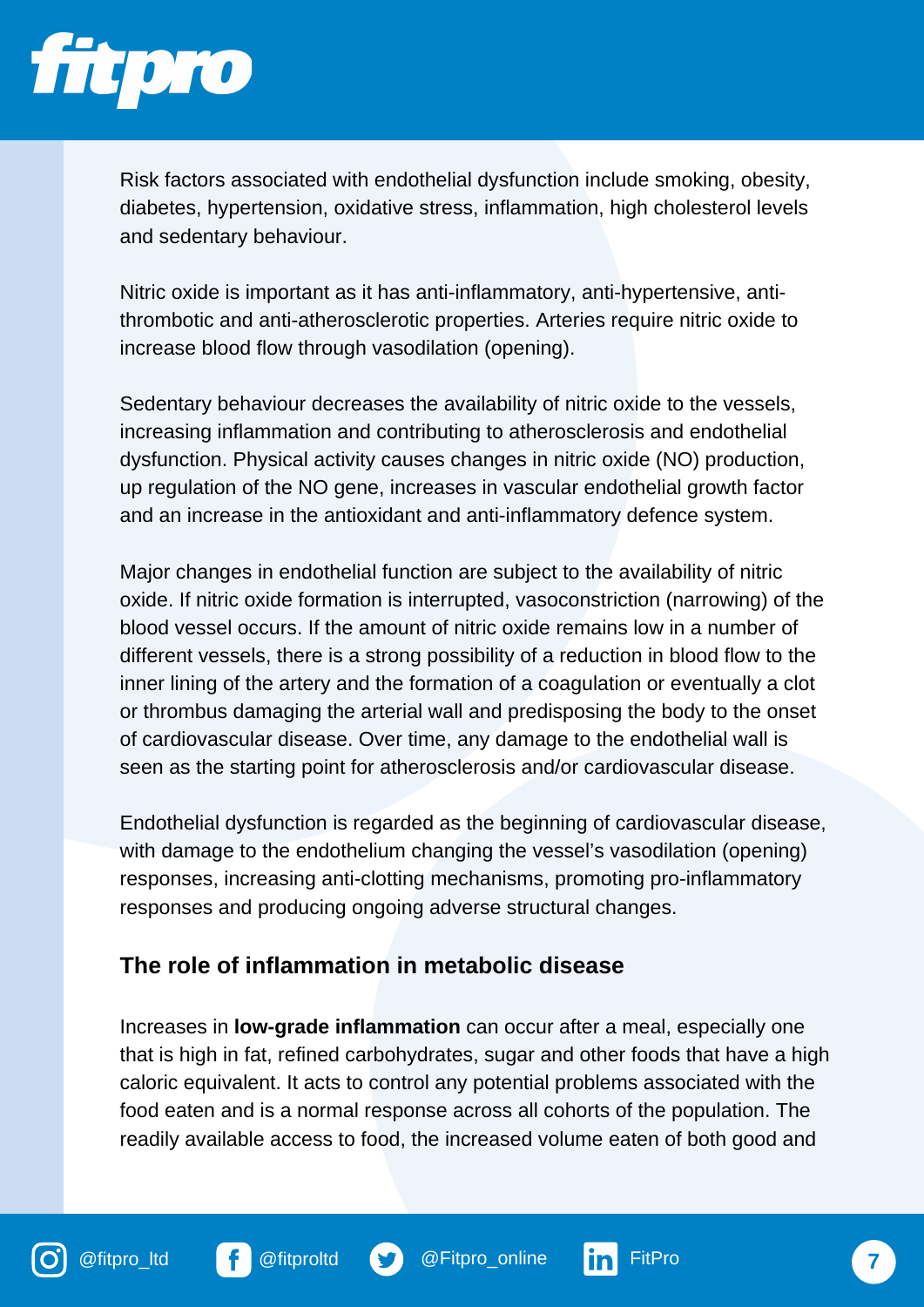

bad food, and the frequency of meals in these vulnerable populations all contribute significantly to a constant cellular inflammatory state.

Air pollution, low humidity and increased carbon dioxide levels in the bloodstream can also cause an increase in 'metaflammation'.

As more food is eaten and energy not expended, the adipocyte increases in size (hypertrophy) and number (hyperplasia) to store more triglycerides. Hypertrophy of the adipocyte creates oxidative stress in the mitochondria. When excessive amounts of fat cannot be burned by oxygen in the mitochondria, it releases immune cells that produce a **pro-inflammatory response**, causing an over-production of free radicals and oxidative stress in the cell.

As the energy imbalance increases, it is accompanied by abnormal changes in the adipocyte, particularly in two of its key factories: the endoplasmic reticulum (ER) and mitochondria. The ER is responsible for storing the fat, building proteins and sensing and regulating cholesterol. The proteins that are built in the ER must be folded correctly to do their job and then packaged in the Golgi apparatus (GA) where they are stored for future use.

Normally, as the amount of food eaten is increased, the ER builds more proteins for the cell and surrounding structures and everything remains in balance. However, an oversupply of food forces the adipocyte to increase in size, causing the ER to become overwhelmed and produce damaged proteins, making them unable to fulfil their cell-building and repairing role. At the same time, the ER's ability to store fat and its cholesterol-sensing ability are also adversely affected. The damaged proteins and excess nutrients build up in the cytosol (inside of the cell) interfering with other functions of the cell.

To overcome this situation, the adipocyte slows down the building of proteins and increases the clearance of the damaged proteins. If the ER and the cell cannot restore order, the damaged proteins die, causing the ER additional stress. At this point, the ER releases free fatty acids and **inflammatory**



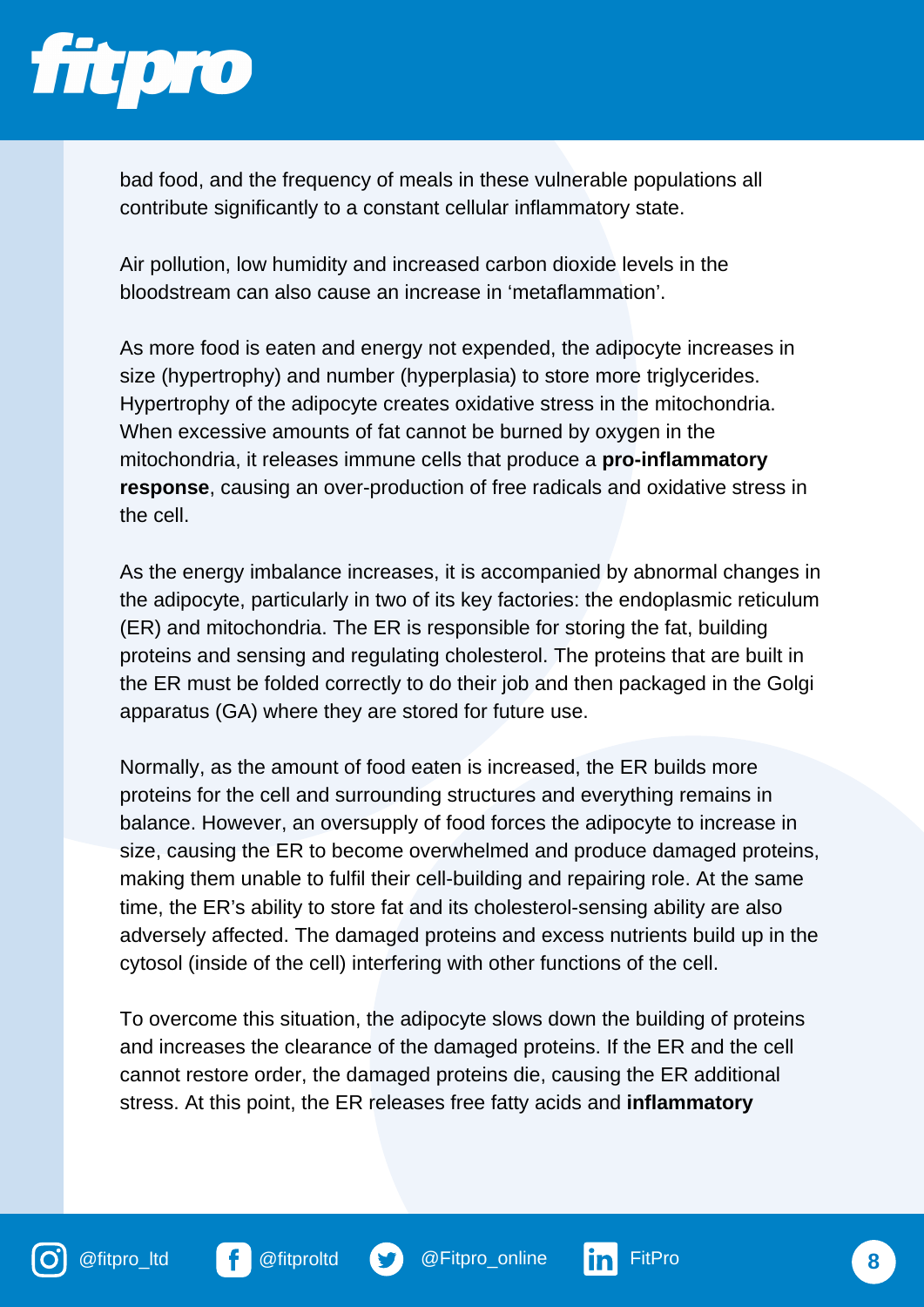

**molecules** into the system to cope with the problem. Once this occurs, there is an increase in fat and glucose concentrations throughout other cells in the body, as well as serious cellular insulin resistance, potentially leading to hyperglycaemia (high blood sugar) and long-term diabetes. The insulin resistance extends to both the liver and muscle cells.

Obesity can cause a depletion in antioxidant resources needed to neutralise the over-production of free radicals and the subsequent increase in low-grade inflammation. The production and release of key antioxidant enzymes are severely depleted in sedentary obese people. The increased oxidative stress and increase in inflammation causes damage to the adipocyte cell membrane, covers the membrane with a plastic coating and hinders the action of the mitochondria.

Uncontrolled oxidative stress causes an increase in chronic inflammation in the lining of blood vessels and is the major contributor to cardiovascular disease and metabolic syndrome, as well as damage to other tissues throughout the body.





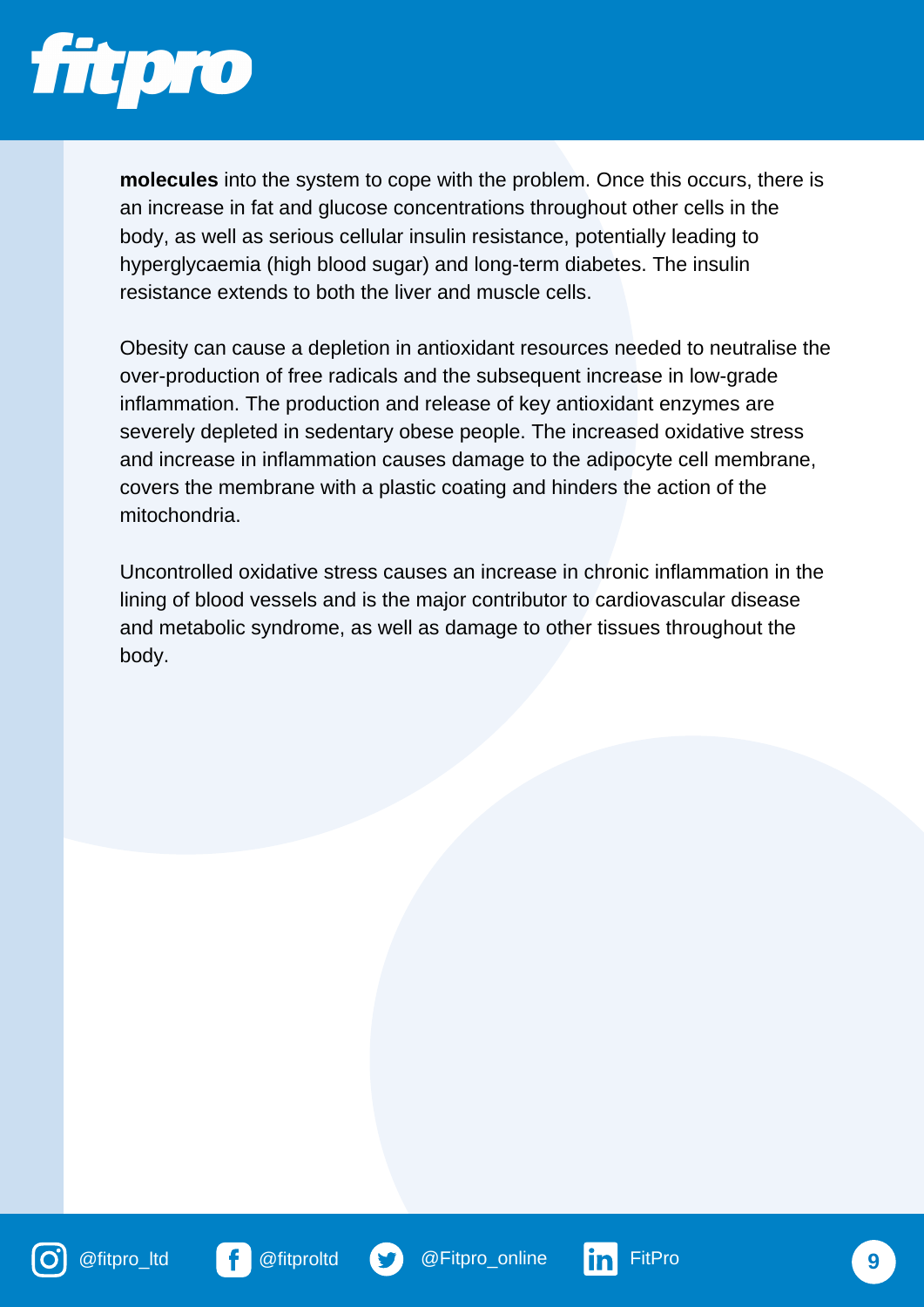

## **What the research tells us**

#### **Research review 1**

Title: *Effect of aerobic exercise on inflammatory markers in healthy middleaged older adults: A systemic review and meta-analysis of randomised controlled trials*

Authors: Gouhua Zheng, Pingting Qui, Rui Xia, Huiying Lin, Bingzhau ye, Jung Tao and Lidian Chen

Source: *Frontiers in Neuroscience, 2019, 11: 98*

#### **Introduction**

Chronic inflammation has been identified as a major contributor of ageing and the development of chronic diseases. Low-grade inflammation affects all systems in the body through the release of pro-inflammatory cytokines and has been reported in the majority of middle-aged and older adults, accelerating the ageing process and contributing to cardiovascular disease, cancer, diabetes and dementia.

Chronic low-grade inflammation can cause the following changes to organs and systems:

- Brain: Pro-inflammatory cytokines cause auto-immune reactions in the brain, potentially leading to depression, autism, poor memory, Alzheimer's disease and multiple sclerosis.
- Skin: Chronic inflammation damages the liver and kidneys, and causes skin rashes, dermatitis, eczema and acne.
- Cardiovascular: Inflammation of the heart, and arteries and walls of the veins, contributes to heart disease, atherosclerosis, high blood sugar and strokes.
- Kidneys: Inflammatory cytokines restrict blood flow to the kidneys resulting in hypertension, nephritis, oedema and kidney failure.



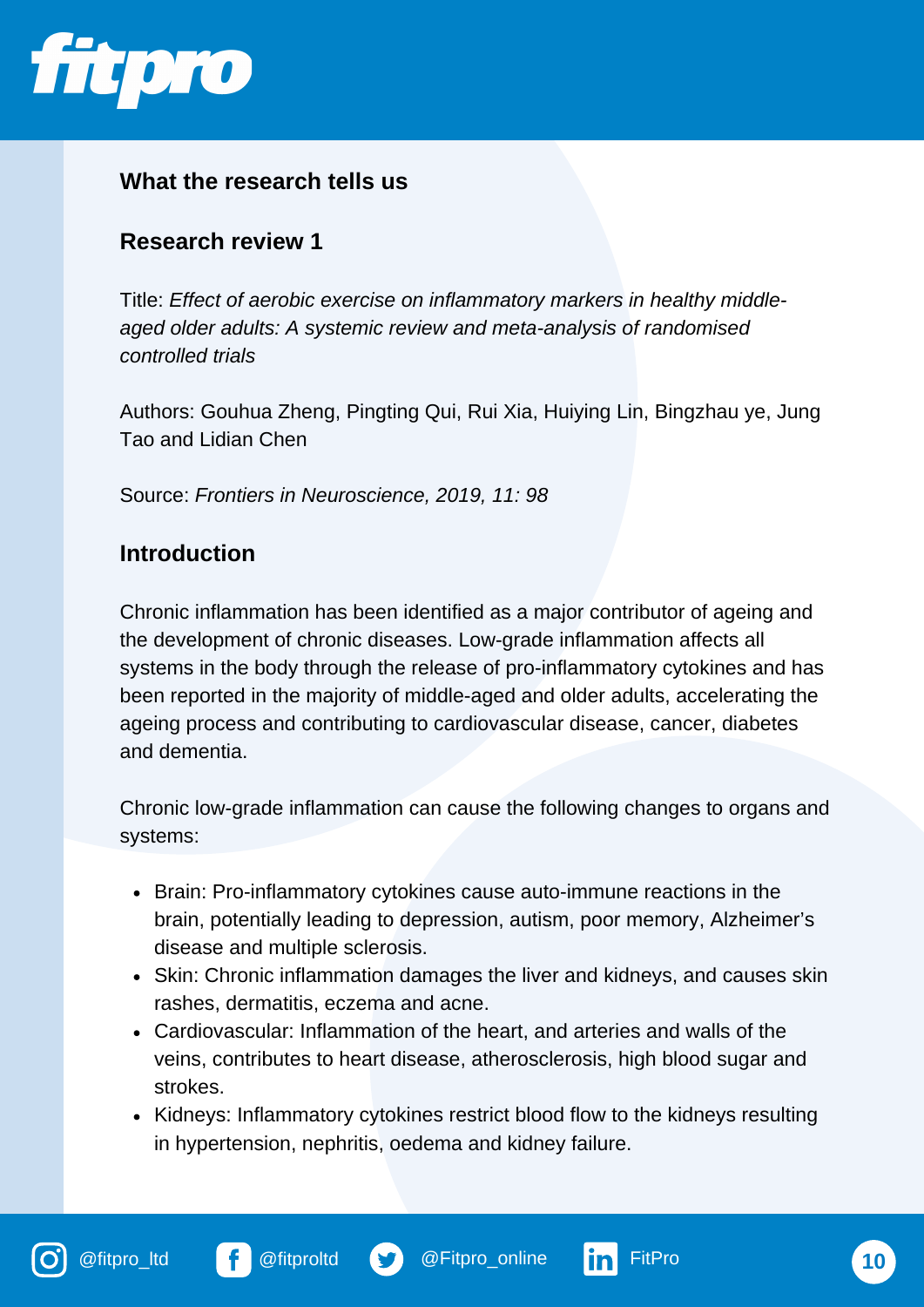

- Bones: Inflammation interferes with the body's natural ability to repair bone mass, increasing the number of potential fractures leading to osteopenia and osteoporosis.
- Liver: A build-up of inflammatory cytokines can lead to an enlarged liver or fatty liver disease, as well as an increased concentration of toxic substances.
- Thyroid: Inflammation can lead to a reduced total thyroid receptor count and a disruption of thyroid hormone functioning.
- Gastrointestinal tract: Inflammation damages the internal lining of the intestines and can result in GERD, Chrohn's disease and celiac disease.
- Muscles: Inflammatory cytokines can cause muscle pain and a reduction in the force of muscle contractions.

Physical activity has been recommended as an intervention to reduce proinflammatory cytokines, contributing to a reduction in low-grade inflammation.

The purpose of this study is to evaluate the effects of aerobic exercise on inflammatory markers in middle-aged and older adults.

## **Method**

From an initial review of 19,568 records from four major databases, 11 studies met the study criteria, consisting of 1,250 subjects (40-95 years). The criteria for selection included: randomised control study; and subjects must be middleaged and older-aged adults over 40 years without any disease or medical condition. Subjects could participate in any aerobic-style exercise for at least four weeks for three or more sessions per week at a heart rate of 45-80% maximum heart rate.

Measurements of inflammatory markers included CRP (C reactive protein), TNF (tumour necrosis factor) and IL-6 (interleukin-6).

# **Results**

In the majority of studies selected for analysis, CRP, TNF and IL-6 were

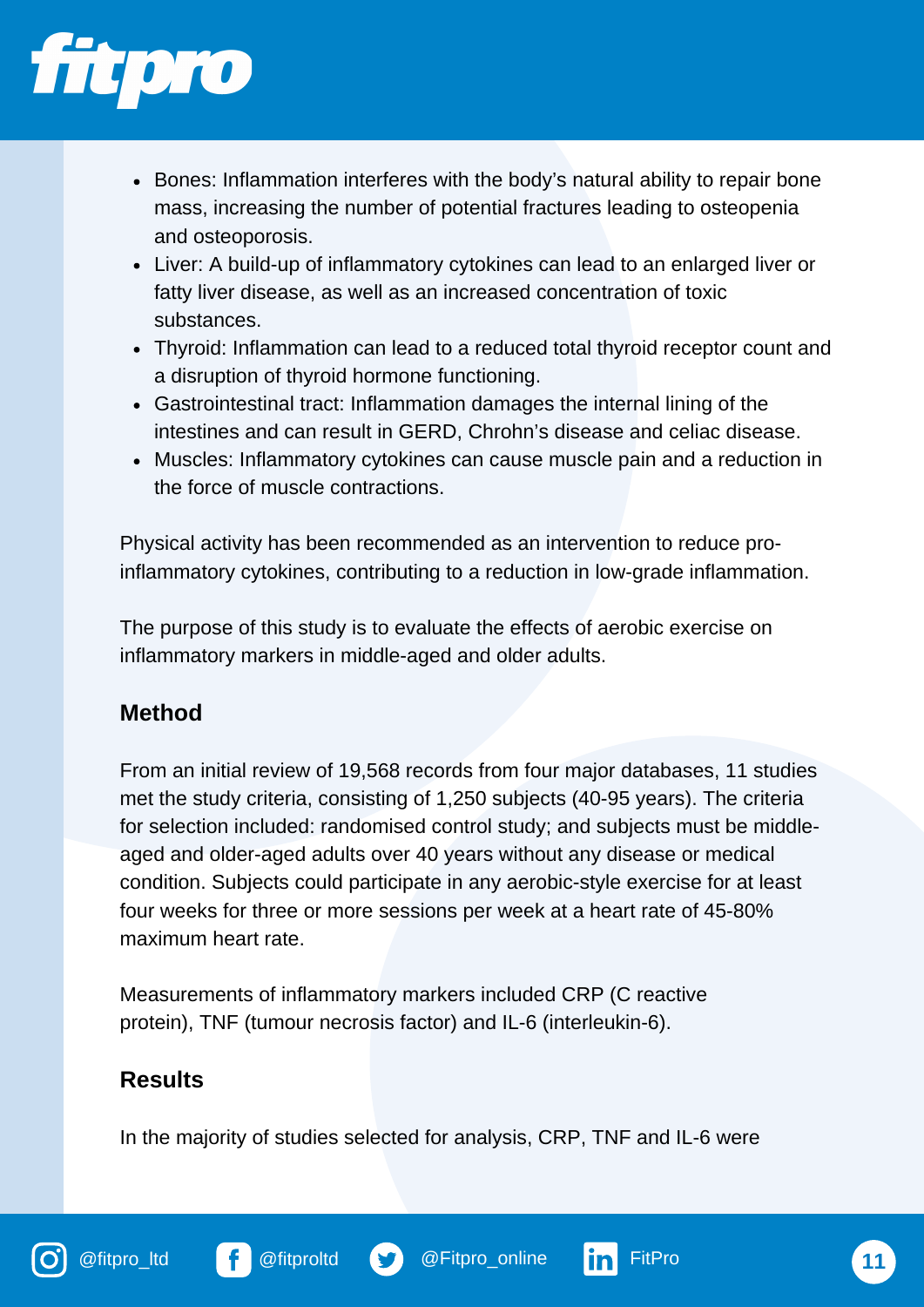

reduced in middle-aged and older adults as a consequence of participating in an aerobic exercise intervention compared to controls.

# **Discussion**

This review supports the theory that aerobic exercise between 45-80% of maximum heart rate can reduce the pro-inflammatory cytokines CRP, TNF and IL-6 in middle-aged and older adults. As there is a strong correlation between inflammation and ageing, moderate-to-vigorous exercise appears to regulate some of the chronic conditions associated with ageing by regulating the production and release of these pro-inflammatory cytokines.

Physical activity has been found to be the single most important lifestyle factor in reducing sick days and inflammation, particularly at moderate workloads, through the increased activity of the lymphocytes and neutrophils returning to normal levels, signifying their short lifespan.

During physical activity and for approximately three hours after, important immune cells circulate throughout the body at a faster rate than normal. The most effective are neutrophils (situated in bone marrow and lung), natural killer cells (located in spleen) and macrophages, which are part of the innate immune system (front line of defence, preventing many pathogens). Physical activity brings these cells out from the lymphoid tissue and into the blood compartments to roam throughout the body. After three hours of recovery, everything returns to nearby tissue.

It is not necessary to undertake high-intensity exercise for the anti-inflammatory response to occur. In the aged, unhealthy, unfit and obese populations, highintensity exercise can add to their already inflamed state due to an increase in oxidative stress through the release of rebel oxygen molecules that can damage the internal structure of the cell by increasing pro-inflammatory molecules.





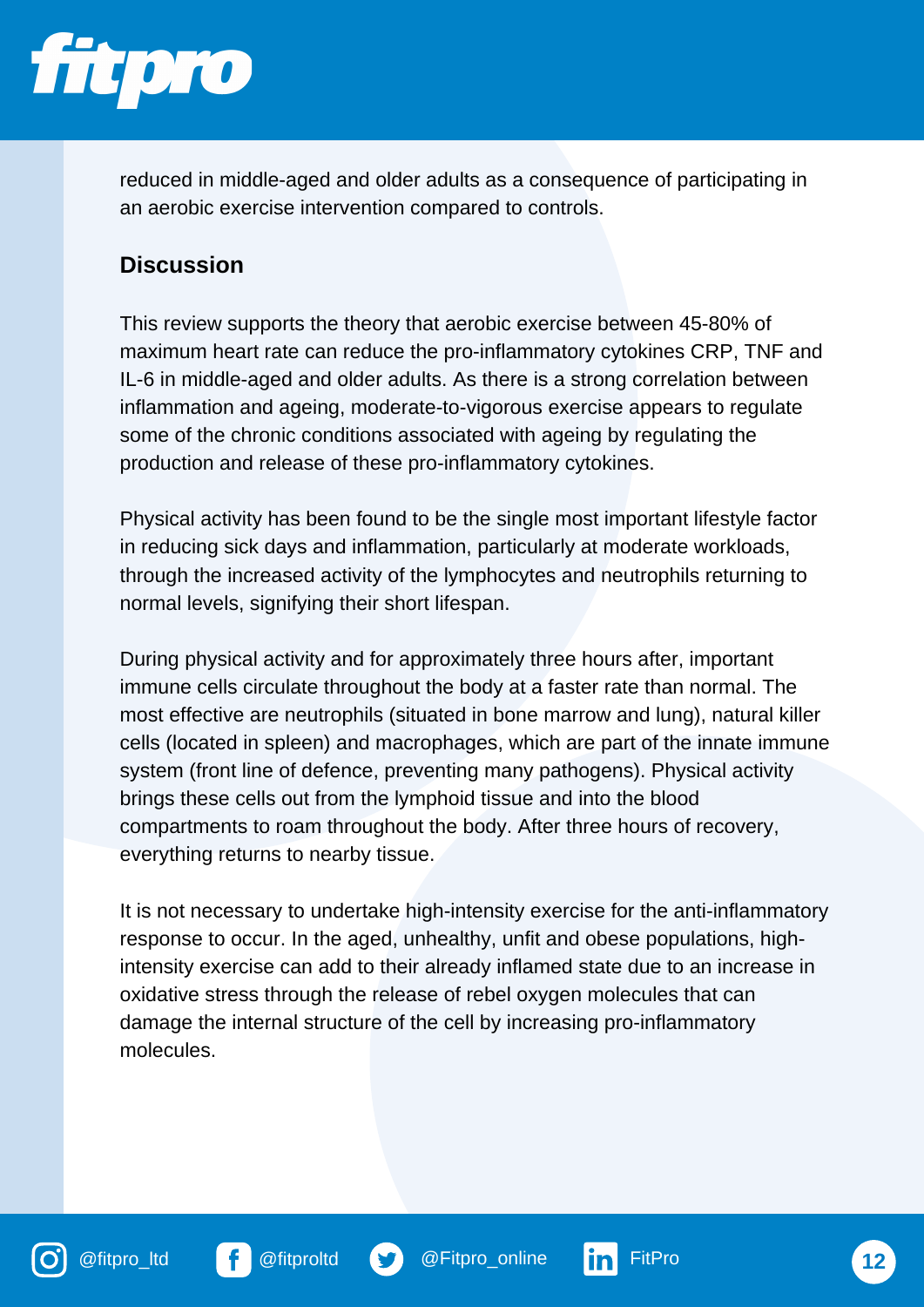

Title: *Does replacing sedentary behaviour with light or moderate-to-vigorous physical activity modulate inflammatory status in adults?*

Authors: Catherine Philips, Christina B Dillon and Ivan J Perry

Source: *International Journal of Behavioural Nutrition and Physical Activity, 2017, 14: 138*

#### **Introduction**

A sedentary lifestyle and inactivity are associated with high levels of circulating pro-inflammatory cytokines promoting low-grade chronic inflammation. Sedentary behaviour increases the risk of diabetes, cardiovascular disease, cancer and high mortality rates.

It has been reported that a 20-60% reduction in the levels of pro-inflammatory mediators is possible by participation in physical activity. This is reportedly achieved by increasing the anti-inflammatory capability of skeletal muscle and fat tissue, as well as causing a reduction in reactive oxygen species and preserving nitrogen oxide, all causing an anti-inflammatory effect. Active people tend to have lower levels of the inflammatory cytokines CRP, TNF and IL-6.

While it has been shown that a favourable inflammatory status is important to regulate the onset of chronic diseases, the exact dose of exercise required is still open to debate. Some of the problems of identifying the optimum workloads has been the measurements used to track activity and intensity. Many of the earlier studies used short-answer questionnaires, while the recent availability of reliable trackers has provided a more reliable measuring tool.

The purpose of this study is to investigate the relationship between objectively measured physical activity and the presence of inflammation. It also aims to investigate if substituting sedentary behaviour with low-intensity and moderateto-vigorous exercise can reduce low-grade inflammation.







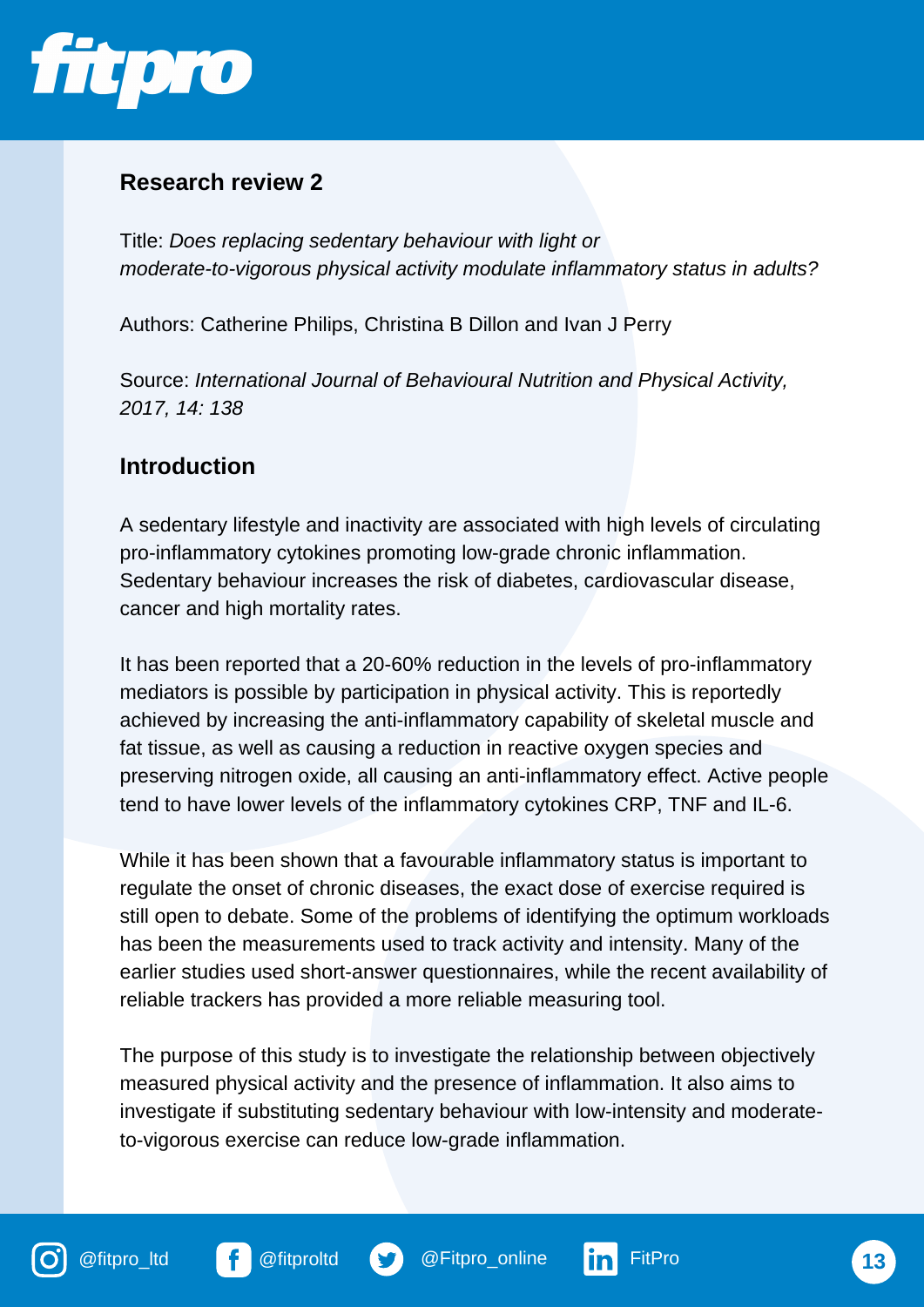

## **Method**

A population sample of 396 subjects (50-69 years) was randomly selected from a cross-sectional sample cohort of 2,047 adults from a large primary care centre in Ireland. Subjects wore an accelerometer to measure their activity levels for seven consecutive days, replacing 30 minutes a day of sedentary time with equal amounts of light, moderate-to-vigorous activity.

Clinical data collected included blood samples, health questionnaire, food frequency questionnaire, age, gender, lifestyle factors, alcohol consumption, bodyweight and anthropometric measurements. CRP, TNF alpha, IL-6, adiponectin, leptin and resistin were determined.

# **Results**

The results indicated that the obese subjects presented with a larger waist circumference, insulin resistance, unfavourable inflammatory profiles with increases in CRP, TNF, IL-6 alpha and leptin, and increased levels of white blood cells. This group tended to report high levels of sedentary behaviour and lower physical activity levels compared to non-obese and non-insulin-resistant subjects.

Among all subjects, irrespective of obesity levels or BMI, increased time spent in sedentary behaviour was associated with a more pro-inflammatory profile shown by increased levels of CRP, TNF, IL-6, leptin and white blood cell concentrations.

When sedentary time was reduced and substituted with moderate-to-vigorous physical activity, there was a lowering of pro-inflammatory markers and an improved inflammatory profile.

# **Discussion**

This study demonstrates that increased levels of sedentary behaviour are associated with the release of pro-inflammatory cytokines and a poor









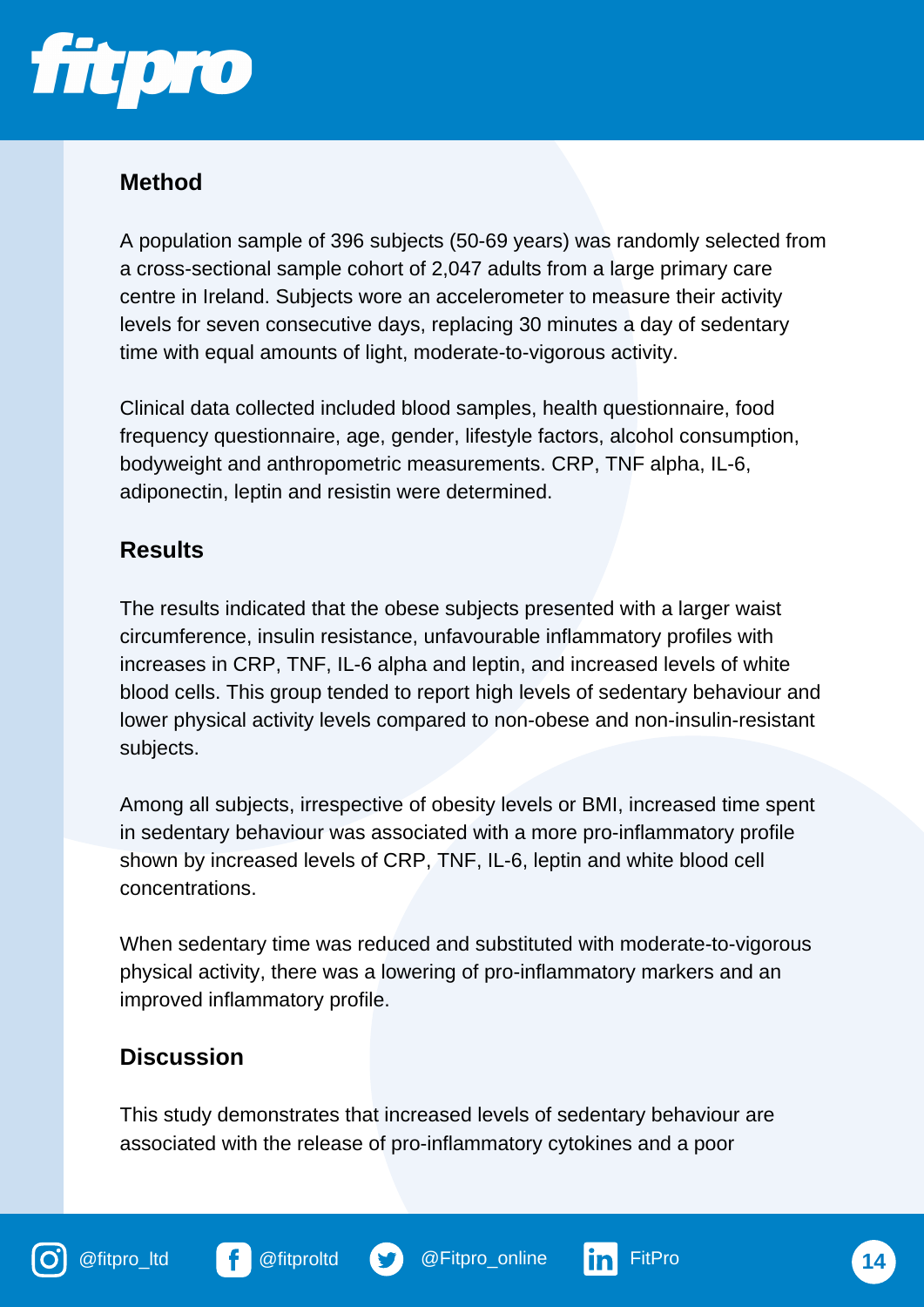

inflammatory profile. The increased concentration of pro-inflammatory markers can contribute to an increased chance of chronic diseases.

Substituting sedentary behaviour with light physical activity produced positive changes to the subjects' inflammatory profile. More significant changes were observed in moderate-to-vigorous activity for middle-aged adults with lower levels of CRP, TNF, IL-6 and white blood cells. Other studies have reported significant improvements in inflammatory profiles across light-to-moderate to vigorous-intensity activities when the volume is kept constant.

Reports suggest that moderate-to-vigorous exercise could be a potent public health tool, with as much as a 50% reduction in mortality rates based on cardiovascular disease risk factors as a consequence of replacing 30 minutes of sedentary time with moderate-to-vigorous physical activity.

This could be particularly relevant today, with the world gripped by the COVID-19 pandemic, a severe and aggressive respiratory condition that causes significant damage to the lungs. The infection causes a local immune response resulting in the release of macrophages and monocytes releasing cytokines initiating a response from T cells and B cells. In most cases, this immune response would neutralise the virus and resolve the infection. However, the COVID-19 virus causes an over-production of pro-inflammatory cytokines, resulting in a cytokine storm, leading to multi-organ damage to respiratory tissue, cardiac, liver, vascular and kidneys.

To increase the virus severity, sedentary lifestyles are also associated with immune dysfunction. Prolonged inactivity and lockdowns can cause an increase in tissue inflammation, impaired natural killer cell activity, reduced T cell proliferation and cytokine production. These responses lead to greater susceptibility to viral and bacterial infections.

Inactive older adults present with lower concentrations of anti-inflammatory biomarkers and higher levels of low-grade chronic inflammation. Improvements in immune function in older adults require continual muscle contractions that can trigger anti-inflammatory responses through the release of myokines.





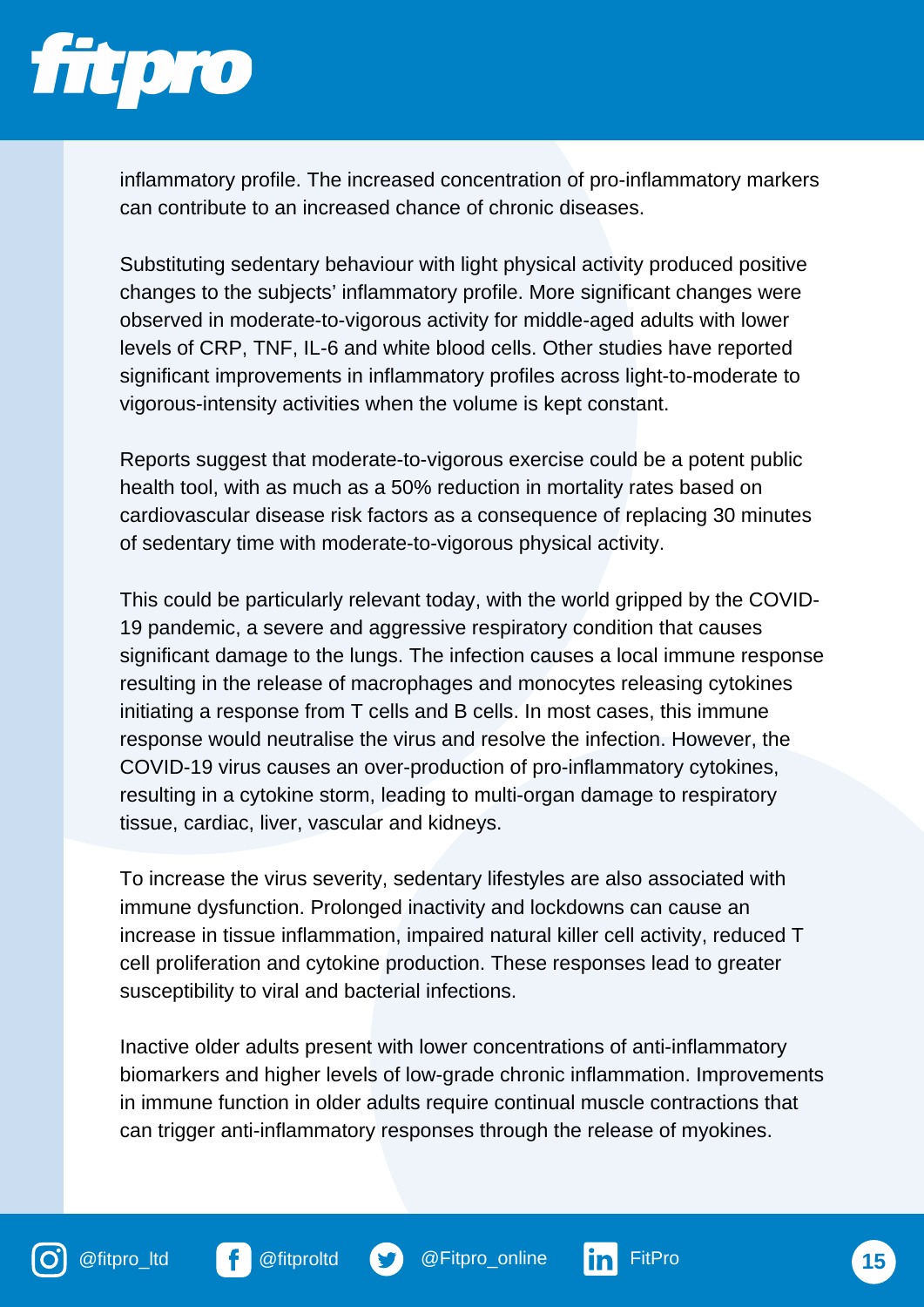

Title: *Inflammatory effects of high- and moderate-intensity exercise: A systemic review*

Authors: Erica Cerqueira, Daniel A Marinho, Henrique P Neiva and Olga Lourenco

Source: *Frontiers in Physiology, 2020, 10: 1,550*

#### **Introduction**

In the aged, overweight, obese, unhealthy and unfit, low-grade chronic inflammation is always present and can become progressively more difficult to control and neutralise ,with cells always thinking they are under attack. This causes the immune system to become overworked and unable to fight legitimate infections, potentially leading to chronic diseases.

As the inflammation progresses, it is possible that the immune system will react against itself as seen in autoimmune diseases such as Lupus, Grave's disease and Crohn's disease. This low level of constant inflammation within the tissues of their body predisposes them to cardiovascular disease, colorectal cancer, type 2 diabetes, chronic obstructive disease and different types of dementia. The cause of these diseases can be traced back to this consistent low-grade inflammation that can persist for decades.

While the national guidelines for physical activity recommend at least 150 minutes of moderate or 75 minutes of vigorous physical activity per week, there are some older adults, obese or overweight, unhealthy and unfit, who are unable to complete this prescription.

Exercise causes an acute response at the beginning and conclusion of the exercise. As the acute effects of the exercise last only a few days, it appears that the frequency of the bout might be more important for longer-lasting immune benefits.







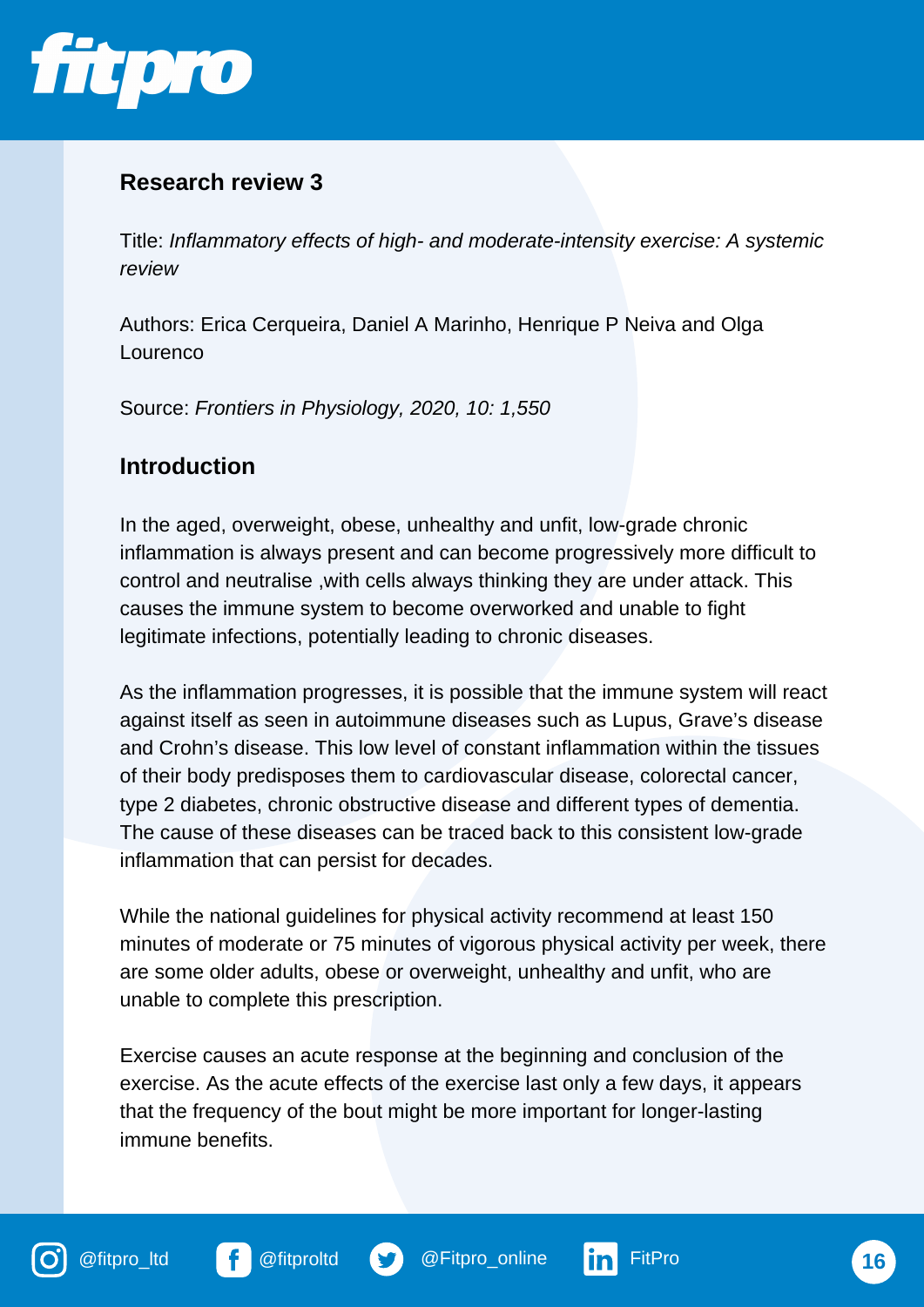

The purpose of this study is to examine the effects of different levels of exercise intensity on inflammatory markers.

# **Method**

The meta-analysis for this study examined 18 studies consisting of 255 healthy subjects. Subjects performed different kinds of exercise interventions, including running, cycling, resistance training and kayaking. Their ages ranged from 18-53 years and all were reported in good health. The exercise was classified into moderate and high intensity based on: moderate  $= 64-76\%$  maximal heart rate reserve, 12-13 on Borg RPE scale, 40-60% of VO2max, 3-6 METs; high intensity = >76% VO2max, >6 METs, >13 on Borg RPE scale.

Inflammatory markers, including creatine kinase (CK), IL-6, CRP and leukocytes, were evaluated from blood samples.

## **Results**

Both levels of intensity induced increases in pro-inflammatory biomarkers during and immediately after the exercise bout; however, the changes were not consistent across all markers.

White blood cells increased after intense exercise but not after moderateintensity exercise. IL-6 increased after intense exercise, while CRP increased after both intense and moderate intensity, peaking at 28 hours' post exercise. CK, a marker of muscle damage, was increased only after intense exercise and longer duration.

Even though there were increases in pro-inflammatory markers at both levels of intensity, overall increases occurred to more significant levels in more intense exercise.

# **Discussion**

This meta-analysis suggests that all intensities of exercise have a powerful effect on inflammation markers.



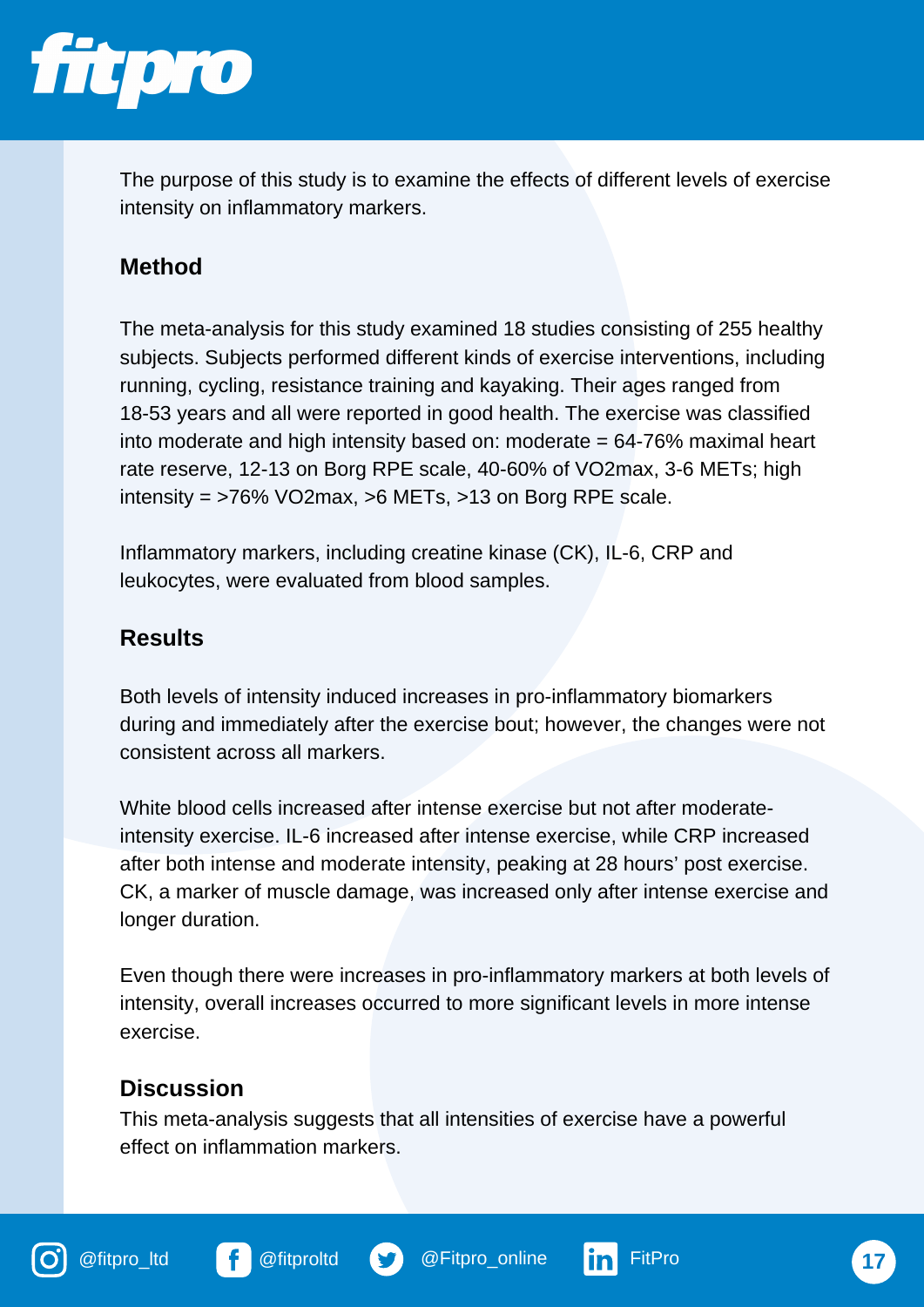

Significantly, the immune system receives no long-term effect from a single bout of physical activity. The results are purely from the accumulation of the acute effects of one bout of physical activity building upon another bout, indicating that the immune responses are frequency dependent. Physical activity is the only stimulus that permits the transient surge of important immune cells as it releases the front line of defence and improves pathogen surveillance.

Following high-intensity activity, the lymphocyte levels drop dramatically below normal levels, with the duration of immunity suppression depending on the intensity and duration of the activity. This suggests that high-intensity exercise can reduce the effectiveness of the immune system response due to the low concentration of circulating lymphocytes and suppressed natural immunity. It is important to recognise the importance of recovery periods to ensure adequate time for the inflammatory markers to return to normal levels before stressing them again with another exercise bout.

The International Society of Exercise and Immunology recommends intensities of between 55-75% of VO2max and durations of up to 1.5 hours for optimising immune system responses.

The national physical activity guidelines recommend intensities of between 40- 59% VO2max, which is classified as moderate intensity, while between 60-84% VO2max is classified as high intensity. This would indicate that a physical activity prescription should include both moderate and vigorous intensity to maximise immune system benefits, bearing in mind that progression to highintensity physical activity is achieved through progressive overload from low to moderate to high intensity.







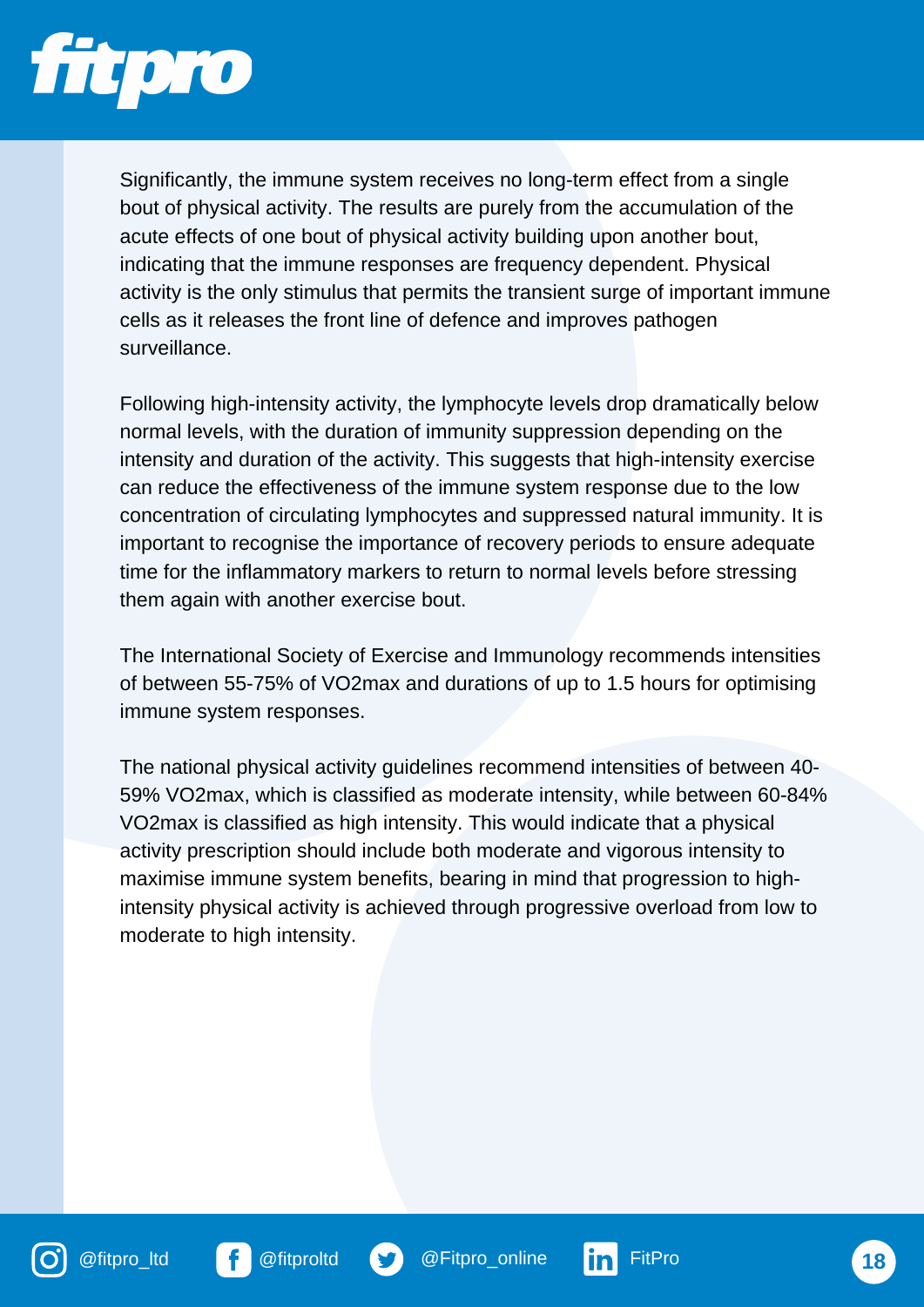

Title: *Lifestyle risk factors, inflammatory mechanisms, and COVID-19 hospitalization: A community-based cohort study of 387,109 adults in the UK*

Authors: Mark Hamer, Mika Kivimaki, Catherine R Gale and G David Batty

Source: *Brain, Behaviour and Immunity, 2020, 87: 184-187*

#### **Introduction**

Patients suffering from COVID-19 display severe respiratory symptoms caused by an overly aggressive immune system. This process releases increased amounts of cytokines, resulting in a cytokine storm.

Under normal conditions,cytokines are important in combating viruses by bringing immune cells to the place of infection, enhancing the function of the immune system. If the cytokine actions become uncontrollable, they cause a massive release of pro-inflammatory mediators, resulting in an overactive immune system releasing excessive specialised monocytes and macrophages that generate the cytokine storm, causing damage to tissues and organs especially in the overweight and those with metabolic syndrome. Both these groups have high levels of blood glucose that stimulates the action of the monocytes and macrophages. The COVID-19 virus attaches to a protein on the cell called ACE2. High levels of glucose increase the concentration of ACE2 on the macrophages and monocytes, causing the virus to infect the cells that are designed to kill it.

Upon entering the cell, the virus now overstimulates the release of inflammatory cytokines, initiating the cytokine storm. The greater the glucose levels, the greater success that virus has of reproducing itself inside of the cell. In addition, the virus produces an increase in reaction oxygen species or free radicals (oxidative stress) in the lungs, creating more pro-inflammatory cytokines.





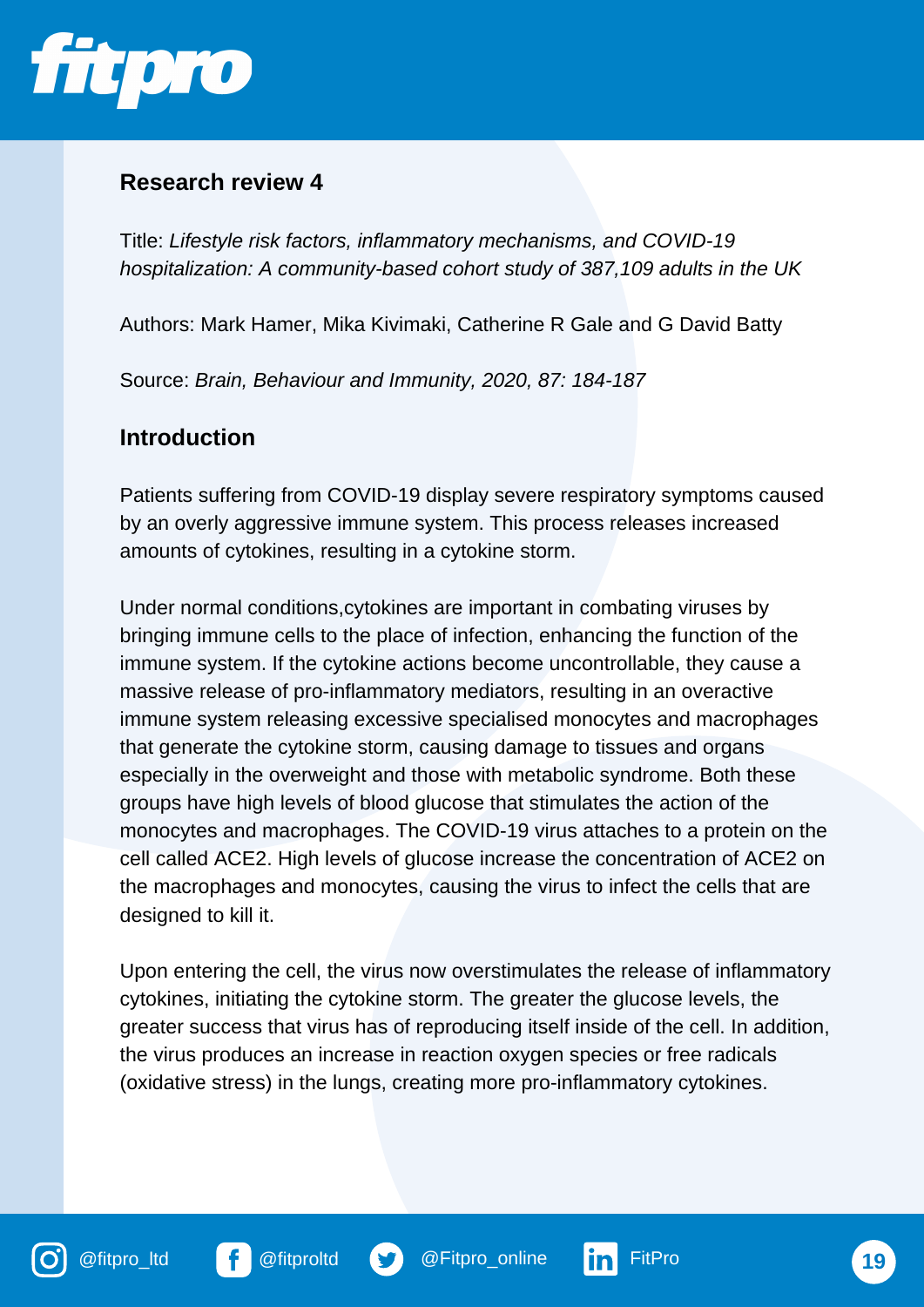

Lifestyle factors have long been associated with an increase in noncommunicable diseases, resulting in high mortality and morbidity rates. Physical inactivity and smoking have been reportedly associated with increased risk of pneumonia and other respiratory conditions.

This study examined the association between lifestyle factors and COVID-19 infections and hospitalizations.

## **Method**

Data was treated from a cohort sample from the UK Biobank that was collected between 2006 and 2010 across 22 research centres in the UK, accessing 502,655 people between the ages of 40-69 years.

Physical activity levels, smoking and alcohol consumption were assessed for all subjects. Personal information was also collected. All data was treated in collaboration with COVID-19 testing and subsequent hospital visits to evaluate the relationship between lifestyle factors and COVID-19.

## **Results**

The final analytical sample numbered 387,109 subjects who were alive at 5 March 2020. Subjects are mainly white British (94.5%). From this sample, 35.5% exceeded the recommended alcohol intake guidelines, 23.5% were obese, 9.7% were smokers, 17.8% were physically inactive (<30 minutes per day), 4.9% had diabetes, 56.1% had hypertension and 5.2% had cardiovascular disease. Approximately 760 subjects from the sample (0.02%) were eventually hospitalised during the intervening period.

The typical profile of a subject requiring hospitalisation due to COVID-19 was male, older age, smoker, physically inactive, less education and possessing a high risk of cardiometabolic factors.

Interestingly, high levels of CRP (pro-inflammatory cytokine) were correlated with poor lifestyle scores and an increased risk of COVID-19 hospitalisation.







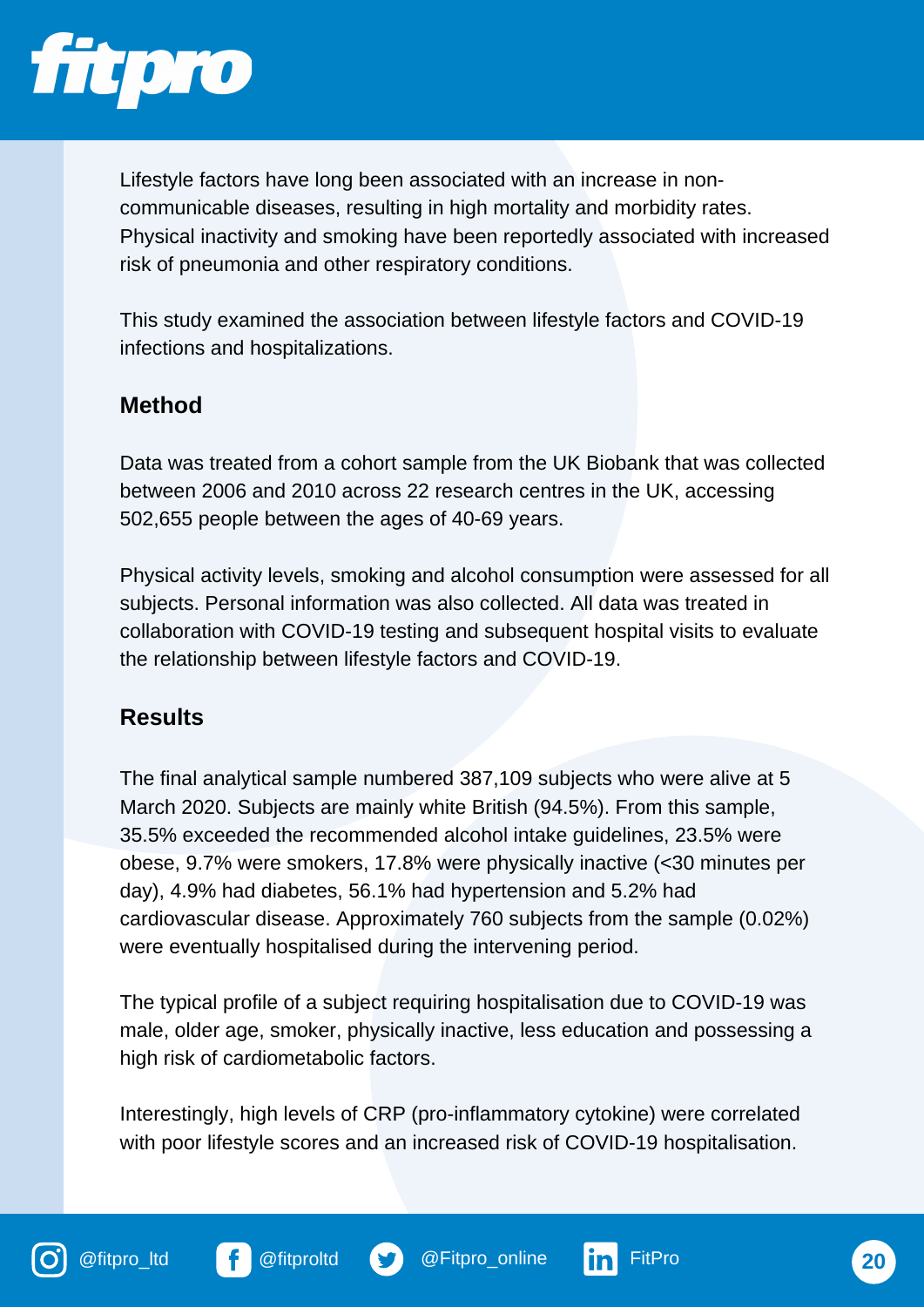

## **Discussion**

The results of this study demonstrated important associations between poor lifestyle choices and a high risk of COVID-19 and consequent hospitalisations. It was estimated that unhealthy behaviours accounted for 51% of the population contracting COVID-19.

Results suggest that physical activity provided some protection against contracting COVID-19, even at the lowest levels below the current guidelines, possibly due to its anti-inflammatory effects and heightened immune system responses.

Overweight and obesity were also identified as increased risk factors for contracting the virus, possibly due to immune system hyperactivity, persistent low-grade chronic inflammation, poor metabolic responses and poor lung function.

Daily physical activity is a key to immune protection as it has the potential to exceed the levels of protection more than any other method, including medications and supplements. If the pathogen gets through the slower-acting immune cells, the T cells and B cells are then brought into action.

While physical activity can assist in the prevention of infection or disease, it cannot be therapeutic, as it does not help once the virus has been contracted. Where this does occur, it is important to rest for a full recovery. Active people generally are also not as 'at risk' of cancers and heart disease due to the acute immune surge of the natural killer cells that are effective in neutralising these cells.

Muscles are the forgotten members of the immune system, with muscle contractions causing a release of major anti-inflammatory molecules. Physical activity is so powerful that the levels of anti-inflammatory molecules can increase their concentration 100-fold!



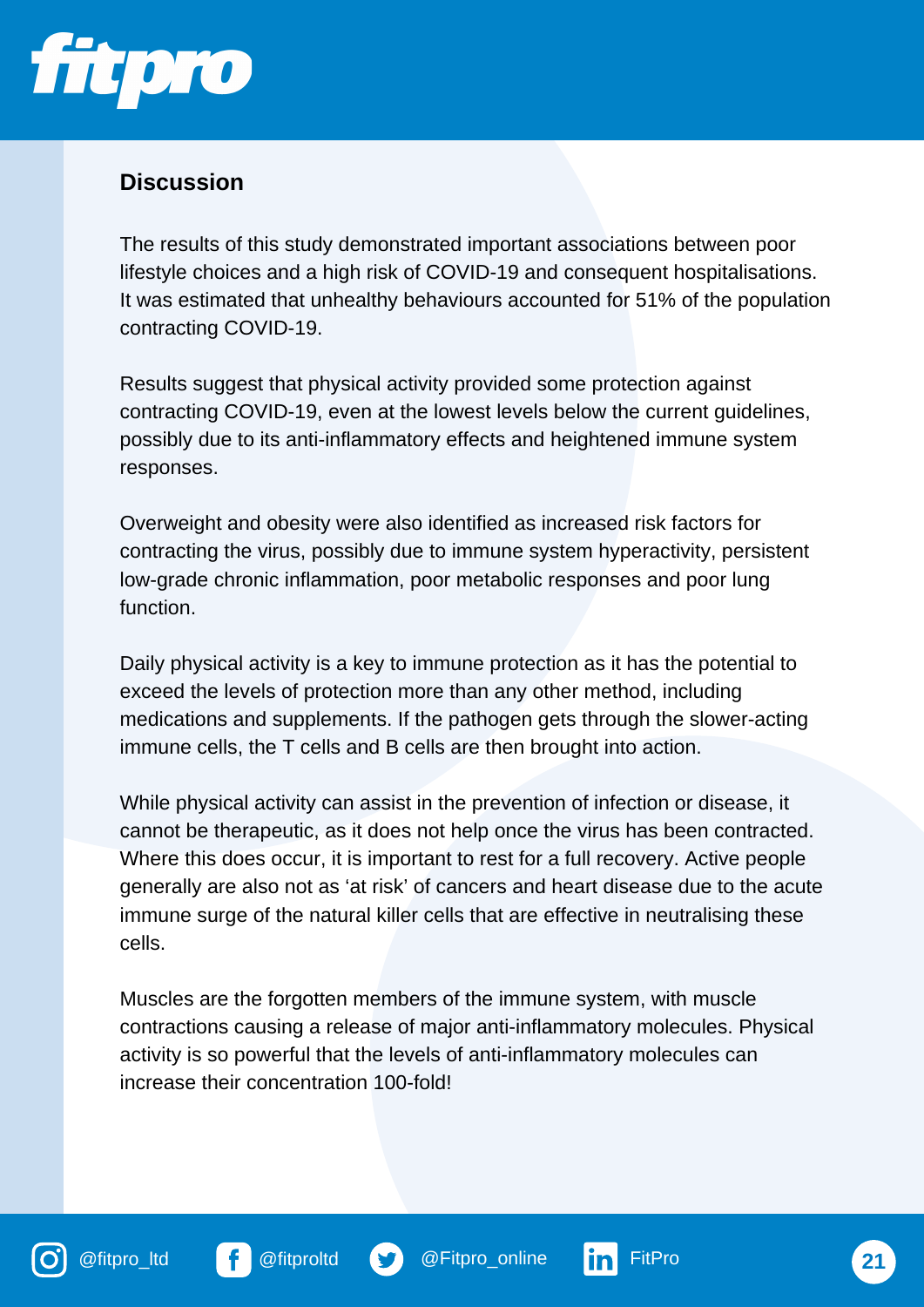

Spontaneous physical activity, NEAT and programmed exercise overrides the chronically active immune system and reduces inflammation across all populations through the increased release of these anti-inflammatory myokines that inform the immune system to slow down and relax. This relaxation response allows the immune system to react to normal danger signals rather than be in a constant state of alert, which not only requires additional energy but also down regulates the pro- inflammation response. In studies that crossreferenced different age groups with activity levels and inflammation it was found that, regardless of age, the critical variable was still physical activity. Those at the higher physical activity levels had the lower markers of inflammation, irrespective of BMI.

Other factors that exacerbate the inflammatory process include smoking, age, increase in the number of fat cells, sedentary lifestyle, obesity, poor diet and high blood pressure. Ironically, in the early stages of a fitness programme, a pro-inflammatory response has been noted but as fitness levels improve the response becomes anti-inflammatory, indicating that the best results occur with a strong adherence to a physical activity programme over time.







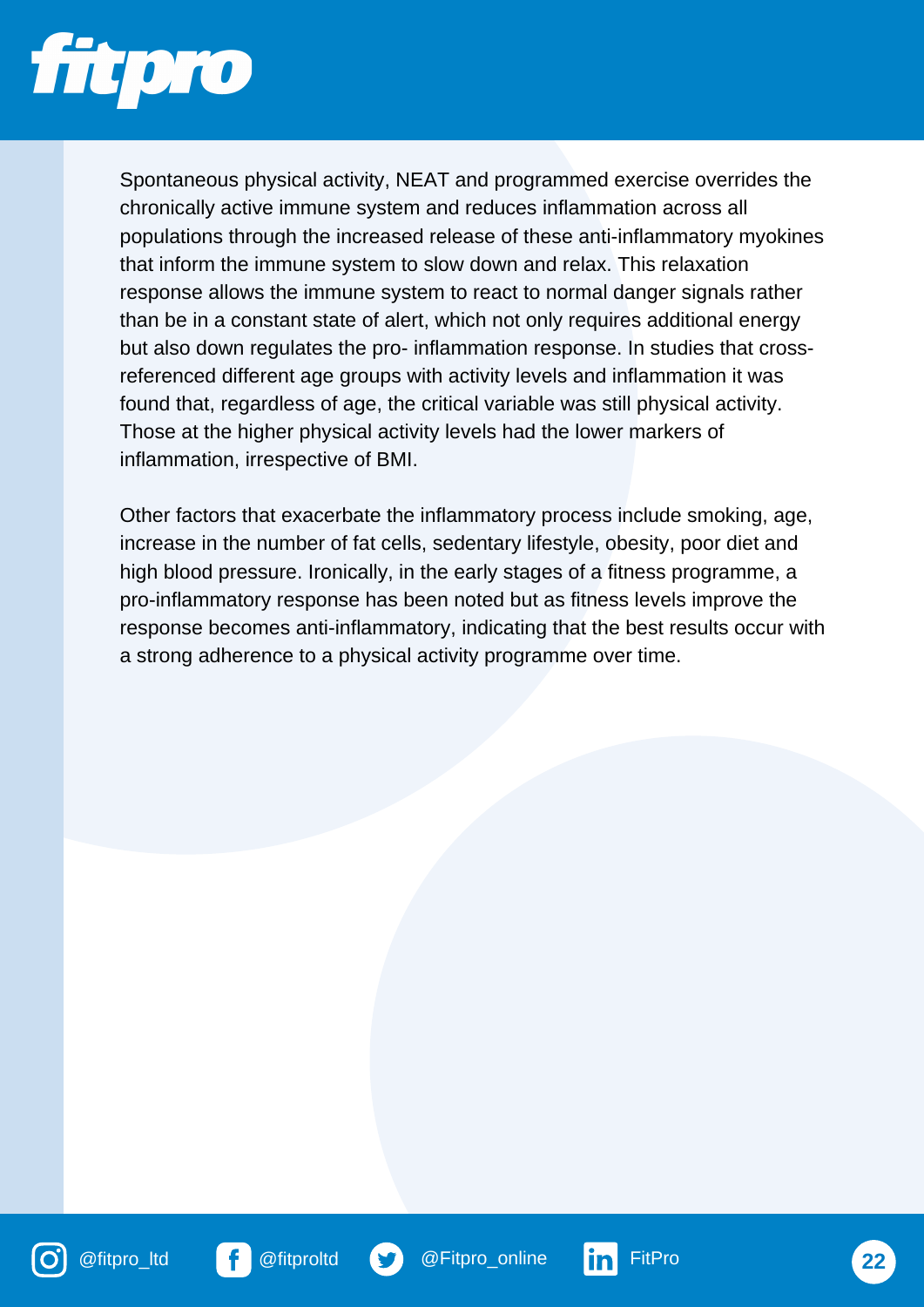

Title: *Sedentary time and markers of chronic inflammation in high grade populations*

Authors: Joseph Henson et al

Source: *PloS ONE, 8(10): e78350.doi:10.1371*

#### **Introduction**

Constant low-grade inflammation is associated with the development of many chronic diseases, including type 2 diabetes. Obesity is also regarded as a chronic inflammatory disease, with the adipocyte responsible for releasing a large number of inflammatory cytokines. Insulin sensitivity, glucose tolerance and triglyceride concentration can be controlled by physical activity, sometimes independent of any change in bodyweight, fat mass or aerobic fitness. Metaflammation has been used to describe the low-grade inflammation caused by the over-production of cytokines in the adipocyte.

The production and release of key antioxidant enzymes and anti-inflammatory myokines are severely depleted in sedentary obese people. The increased oxidative stress causes damage to the adipocyte cell membrane, covers the membrane with a plastic coating and hinders the action of its mitochondria.

The mechanism for the control of high blood sugar begins with an increase in blood sugar in the bloodstream. To combat this increased blood sugar, the pancreas releases insulin, which provides passage for the blood sugar into the muscles and organs, thereby reducing and controlling blood sugar. The greatest peak in blood sugar does not occur immediately after the meal but within 60 minutes of finishing the meal. At this time, there is a significant increase in the release of insulin, causing the blood sugar to be initially shuttled to the large muscles of the thigh, buttocks and trunk. The sugar delivery system is designed to provide the muscles and organs with fuel for energy and allows the body to move continuously after eating.





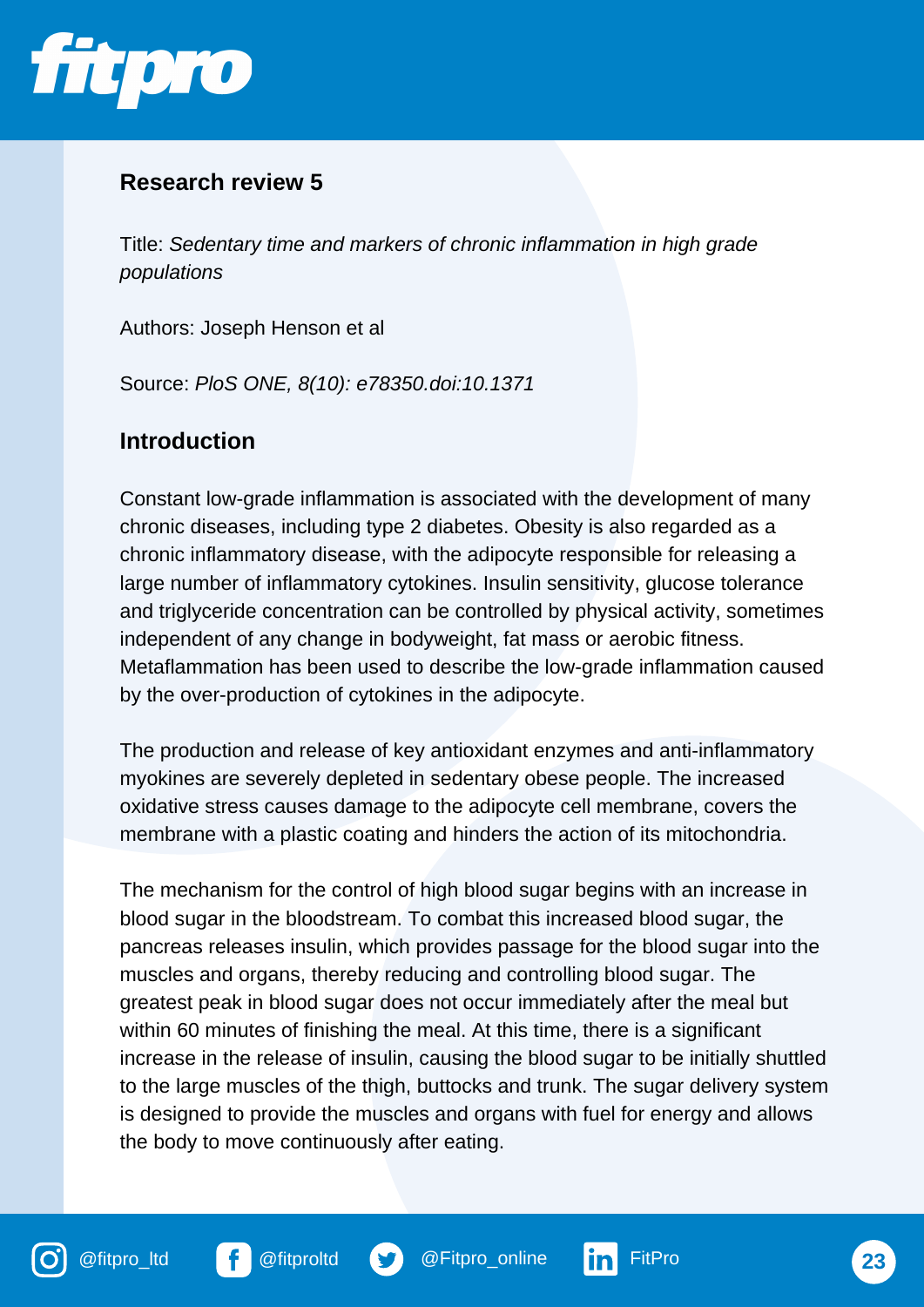

During sedentary behaviour, the elevated blood sugar remains unused, moving around the blood vessels. The sedentary muscles have no need for the increased blood sugar and, by remaining dormant, they do not assist insulin with the movement of the blood sugar into the muscle.

The increased blood sugar plays havoc with the insulin receptors on the muscles and organs. If, eventually, high blood sugar becomes chronic, the insulin receptors become resistant to insulin, causing a significant amount of surplus sugar to remain in the blood, eventually leading to pre-diabetes or diabetes.

The purpose of this study was to examine the effects of sedentary behaviour and breaks in sedentary behaviour on the release of pro-inflammatory markers in diabetic subjects.

#### **Method**

A cohort of 558 diabetic subjects was assessed from 10 primary care practices in the UK in 2010. Subjects were required to wear an accelerometer for seven consecutive days during waking hours. Sedentary time was defined at <25 counts per 15 seconds, while MVPA was assessed at >488 counts per 15 seconds. Breaks in sedentary time were defined as a transition from sedentary time of <24 counts per 15 seconds to an active count of >25 counts per 15 seconds.

Biochemical assessments were completed on IL-6, CRP, leptin and adiponectin.

#### **Results**

Sedentary behaviour caused an increase in IL-6, CRP and leptin. When subjects performed MVPA exercise, CRP and leptin decreased while IL-6 remained high.

Breaks in sedentary time reduced IL-6 and leptin. In inactive subjects, sedentary time caused a greater increase in IL-6 than in an active group.







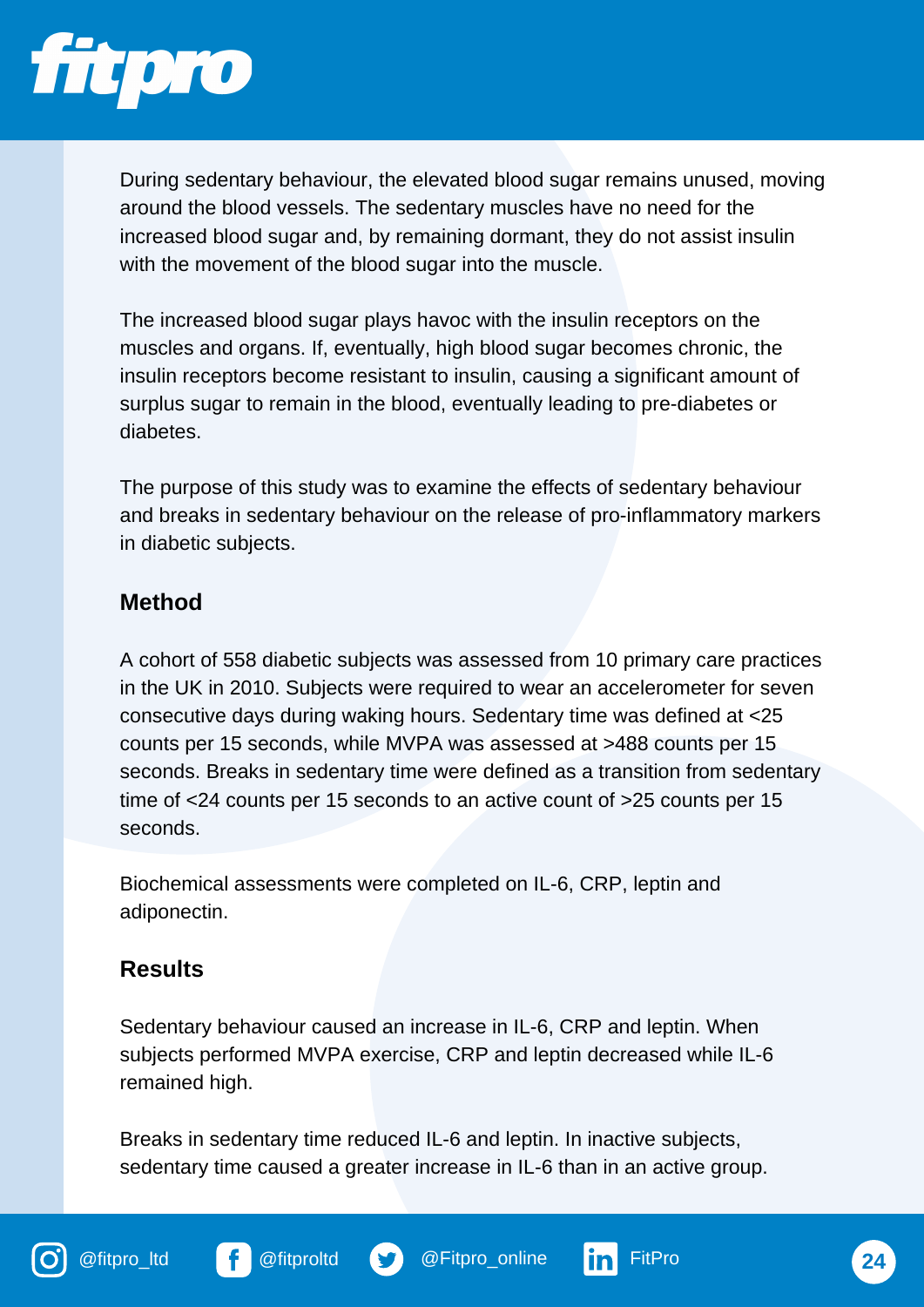

## **Discussion**

In high-risk diabetic subjects, sedentary time caused an increase in proinflammatory cytokines of CRP, IL-6 and leptin, resulting in a low-grade inflammation. When subjects became more active, the levels of CRP and leptin were reduced, while IL-6 remained high.

Breaks in sedentary time can produce favourable reduction in inflammatory cytokines, although statistically not significant in this study.

The CRP, leptin and adiponectin were controlled by MVPA exercise, with the exception of IL-6, particularly in those classified as chronically sedentary. IL-6 is a particularly potent cytokine seen in elevated concentrations in chronic diseases.

Apparently, MVPA did not reduce the effect of all pro-inflammatory cytokines caused by sedentary behaviour. These results suggest an exercise resistance to reducing low-grade inflammation in very sedentary groups. Continual transitional breaks in sedentary time have been shown to reduce IL-6 and other inflammatory markers, indicating that frequency of the muscle contractions might be a more powerful stimulus to control low-grade inflammation in highrisk diabetic groups, rather than a single bout of MVPA exercise. IL-6 acts as a key myokine when released during muscle contractions. In the correct concentration, IL-6 is important in anti-inflammatory responses but, when uncontrolled, becomes a cytokine, causing an excessive inflammatory response.

Prolonged sitting has been known to reduce the positive effects of inflammation and contribute to a pro-inflammatory response caused by a lack of muscle activity. This is made worse by a blunted triglyceride uptake and low HDL cholesterol, which contribute further to more inflammation.

Sedentary diabetic groups often have difficulty in maintaining MVPA exercise. A more realistic alternative is to start with low-to-moderate physical activity performed throughout the day in an intermittent fashion. Activities of daily living can be very effective in motivating diabetic patients to move more throughout the day and control low-grade chronic inflammation.



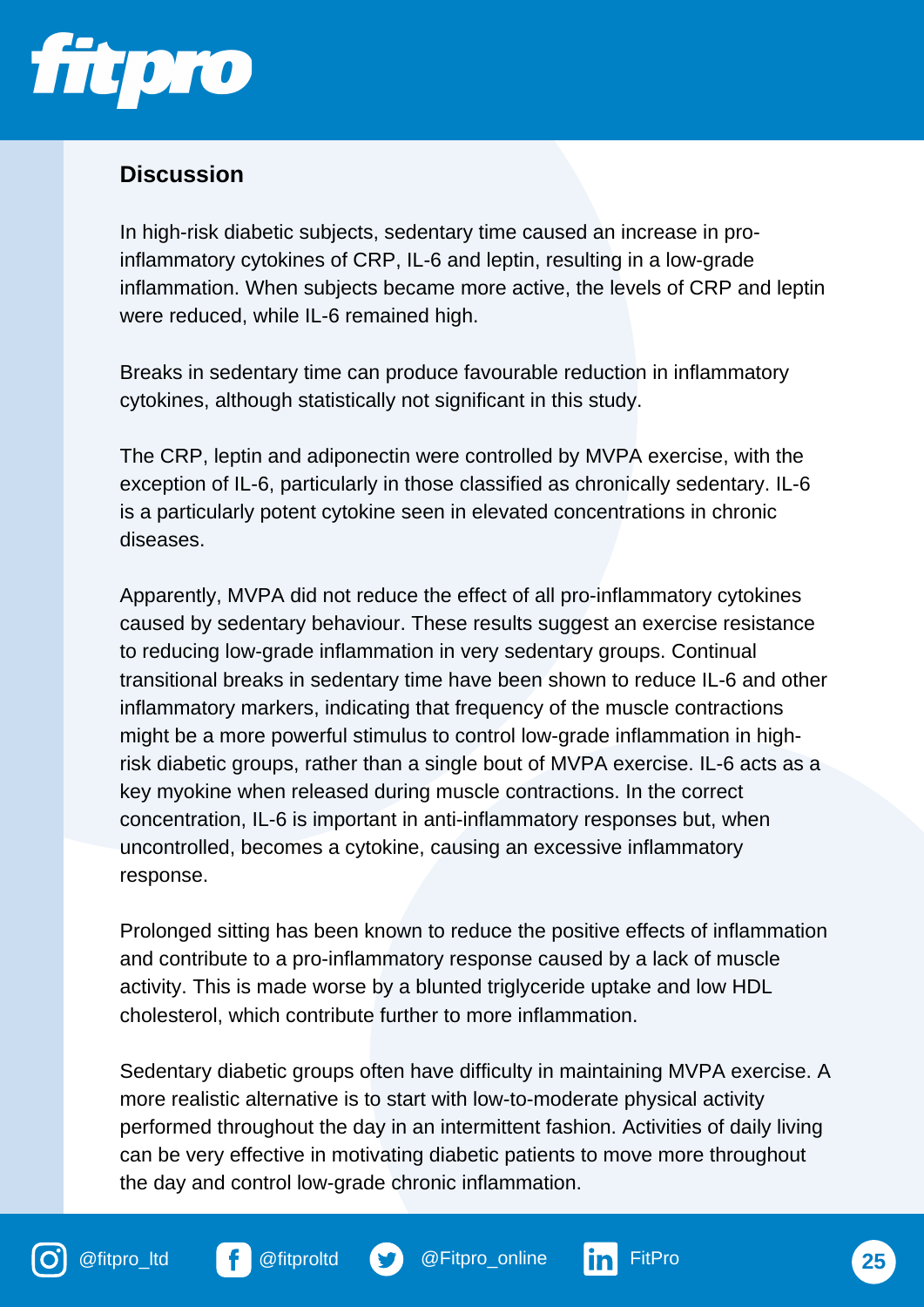

Title: *Physical activity, sedentary behaviour and inflammatory and homeostatic markers in men*

Authors: Tessa Parsons et al

Source: *Med Sci Sports Exerc, 2017, 49(3): 459-465*

#### **Introduction**

Ageing is associated with increases in sedentary behaviour and an increase in low-grade chronic inflammation, contributing to chronic disease such as cardiovascular disease and type 2 diabetes. One common inflammatory marker is IL-6, which is strongly linked with coronary artery disease in older adults. Other coagulation markers also increase the risk of cardiovascular events. When inflammation and coagulation markers interact, inflammation increases, which in turn increases coagulation markers.

Glucose tolerance decreases with age and inactivity. Diabetes is reported in 27% of the over-65 years group. During the ageing process, clients as older adults become less active, lose lean body mass, increase fat mass and are often on medication, all of which can affect glucose metabolism.

The available literature suggests that physical activity can have a favourable effect on inflammatory markers, while sedentary behaviour can cause chronic inflammation.

As a muscle begins to atrophy, physical activity performed at a specific intensity will be completed at a higher percentage of maximal capacity, placing greater stress on the moving body. This indicates that a level of intensity undertaken when young, when performed as an older adult, will represent a greater level of effort, which may cause a greater reliance on carbohydrate utilisation.





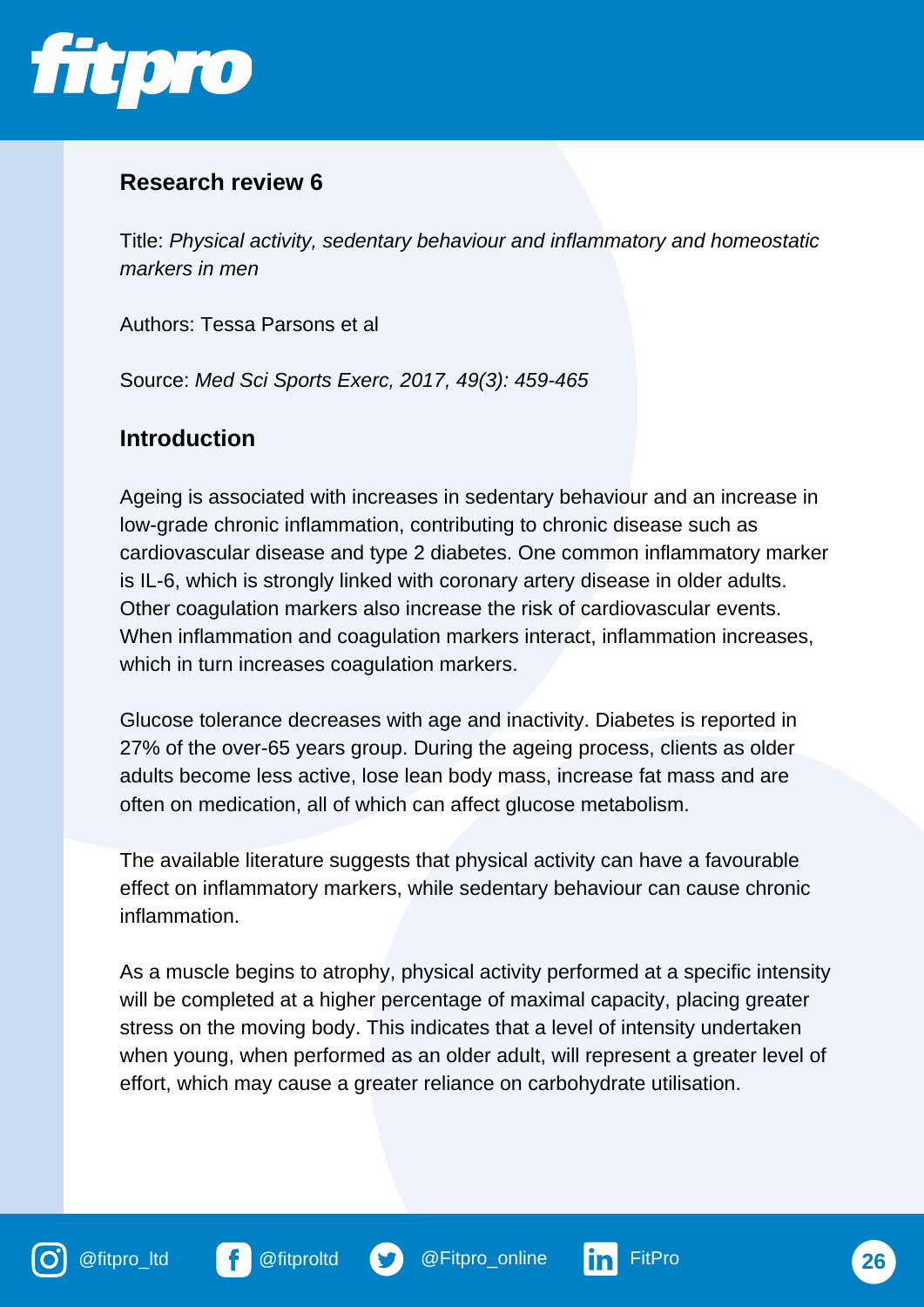

The increased stress is compounded by an impairment of glucose transport and enzymatic changes. There is an age-related insulin resistance found in older adults 60 years or greater, mainly due to skeletal muscle atrophy. The increased resistance to insulin on the skeletal muscle is caused by a lower level of tyrosine kinase on the insulin receptor, which is responsible for the movement of intracellular transporters (glut-4 protein) from the intracellular compartment to the sarcolemma.

The purpose of this study was to quantify the association between devicemeasured physical activity and sedentary behaviour and the level of inflammatory markers in older males.

# **Method**

A final population cohort of 1,274 older males from 24 British towns and part of the British Regional Heart Study were invited to be part of this study. The subjects were required to wear an accelerometer over the right hip for seven days during waking hours. Intensities were measured corresponding to sedentary time (<1.5 METs), light intensity (1.5-3 METs) and moderate-to vigorous intensity (>3 METs). Subjects completed a health-risk questionnaire, as well as BMI.

# **Results**

The men in the final sample recorded a mean of 4,938 steps per day and 164,749 accelerometer counts per day. They spent on average 616 minutes in sedentary behaviour, 199 minutes in low-intensity physical activity and 40 minutes in MVPA. Those subjects who spent more time in MVPA and were younger had a lower BMI. Subjects who were older and more sedentary had a higher BMI and suffer from a chronic condition.

Overall, those subjects with higher total physical activity levels at low intensity, higher daily steps and higher MVPA presented with lower levels of IL-6, CRP and other coagulation factors. Every additional 10 minutes of physical activity was associated with 3.2% lower IL-6 and CRP.





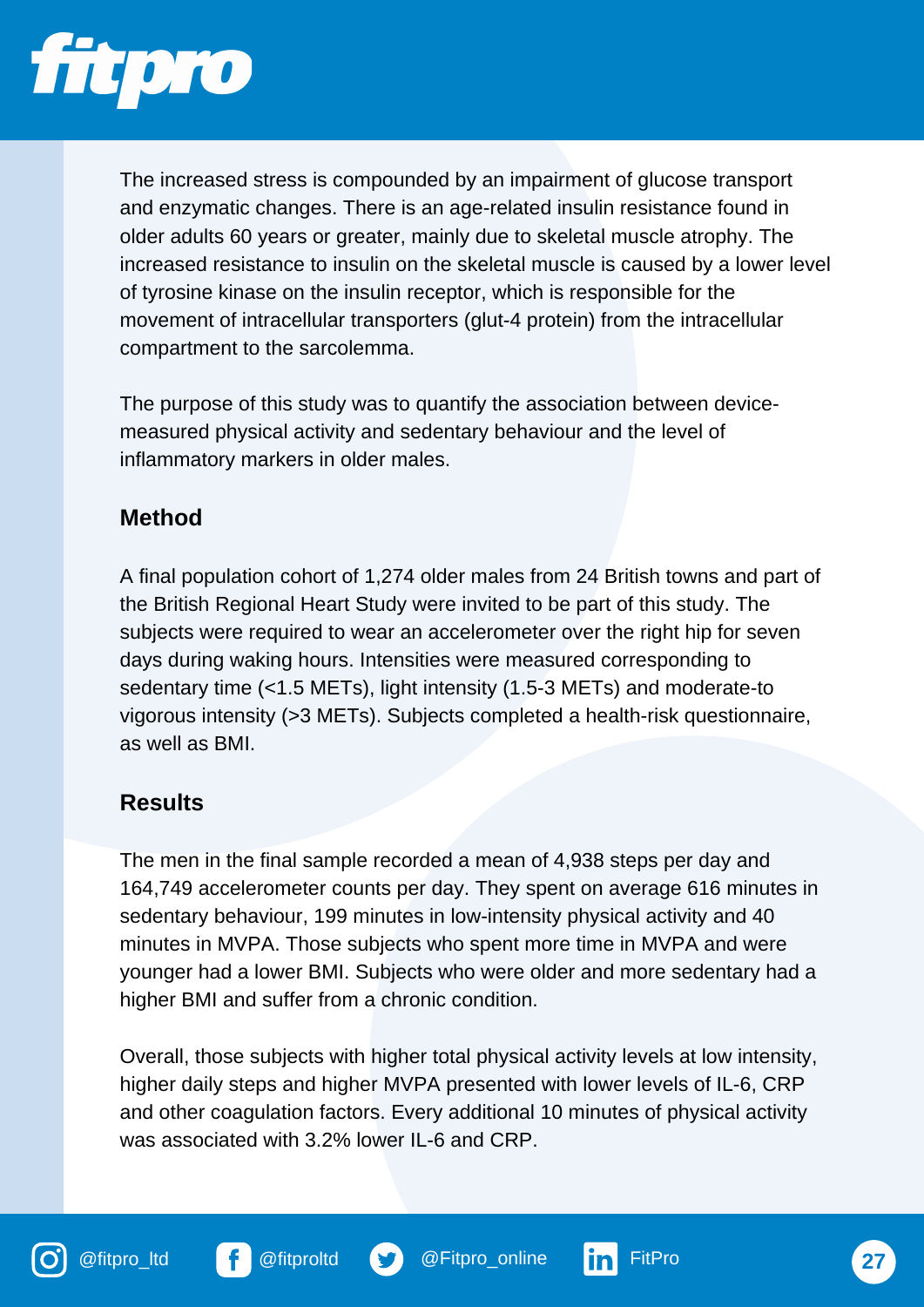

## **Discussion**

Older males who had higher levels of physical activity showed lower levels of IL-6 and CRP and a more favourable inflammatory profile. Conversely, those who had higher levels of sedentary time had higher levels of inflammatory markers and a more pronounced low-grade inflammation. Those subjects who were classified with a higher BMI and active still had lower levels of inflammatory markers than those classified as higher BMI and sedentary. Those at the higher physical activity levels had the lower markers of inflammation, irrespective of BMI.

Physical activity can override the chronically active immune system and reduces inflammation across all populations through the increased release of these anti-inflammatory myokines that inform the immune system to slow down and relax. This relaxation response allows the immune system to react to normal danger signals, rather than be in a constant state of alert, which not only requires additional energy but also down regulates the pro-inflammation response.

In studies that cross-referenced different age groups with activity levels and inflammation, regardless of age the critical variable is physical activity irrespective of the intensity. The total amount of physical activity was the most important variable. It is better to do something than nothing.

Older age groups tend to have higher levels of inflammation when compared to younger groups, irrespective of physical activity levels, while active individuals produced anti-inflammatory responses that can counter lower chronic inflammation seen in vulnerable populations.

A sedentary lifestyle and inactivity are also associated with high circulating levels of TNF, leading to an increased inflammatory state with a possible reduction in the levels of anti-inflammatory mediators by 20-60% by participation in physical activity. This is achieved by increasing the antiinflammatory capability of skeletal muscle and fat tissue, as well as causing a reduction in reactive oxygen species and preserving nitrogen oxide, all causing an anti-inflammatory effect.



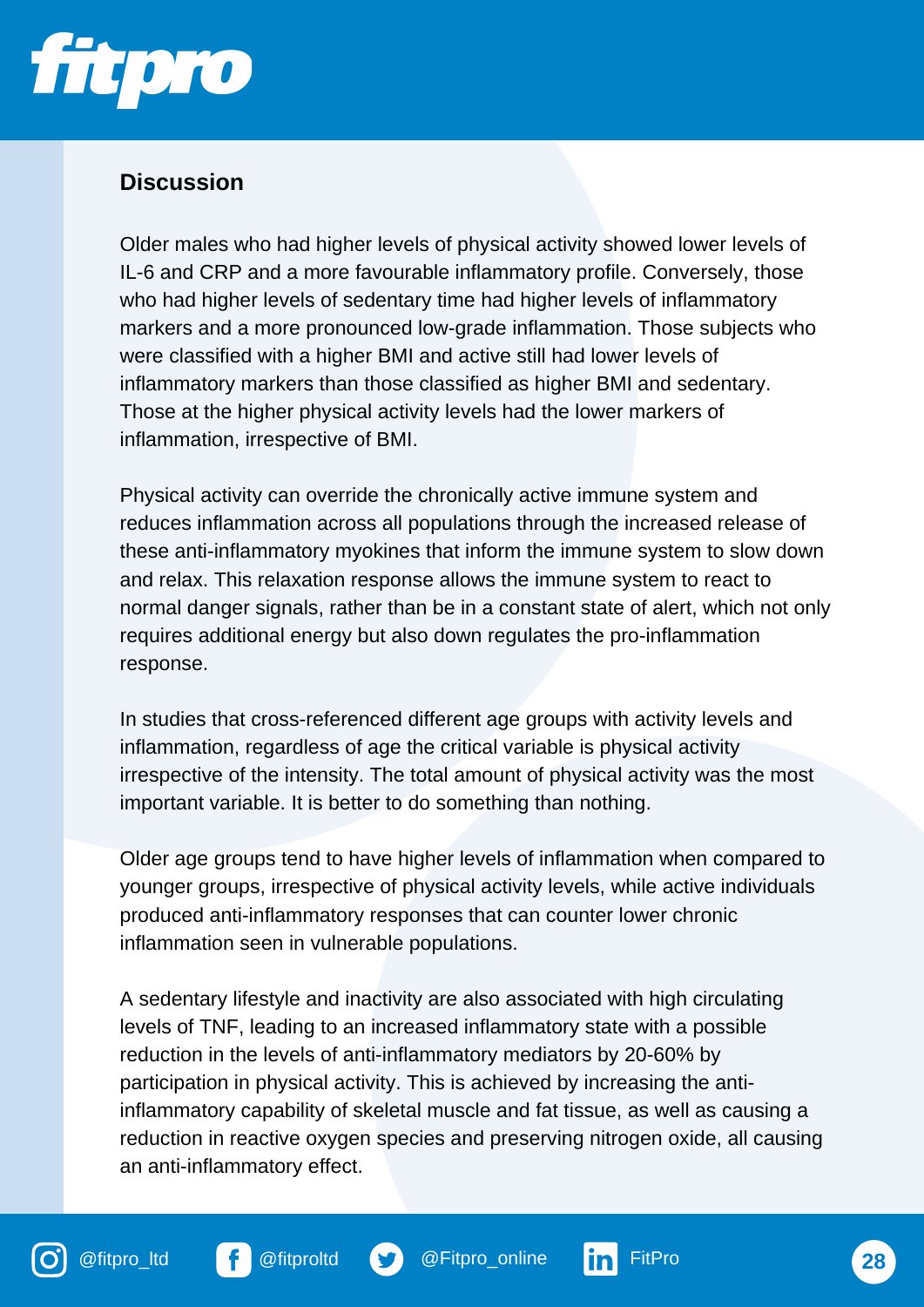

An area of increasing interest is the effect that sedentary behaviour has on mood changes and disorders and inflammation. Strongly associated with mood disorders is the presence of inflammatory cytokines that indicate a probable link with systemic inflammation.

Increases in sedentary behaviour due to COVID-19 lockdowns can have a negative impact on mood and depressive symptoms caused by an increase in pro-inflammatory responses, resulting in an increased systemic low-grade inflammation.

People who are suffering from mental illness could be at a higher risk of inflammation from high-intensity physical activity in a similar way to the obese, overweight, aged, unfit and unhealthy. It further supports the need to include more multiple intermittent activities throughout the day to further reduce sedentary time rather than just rely on 30-60 minutes per day of MVPA for five days per week.









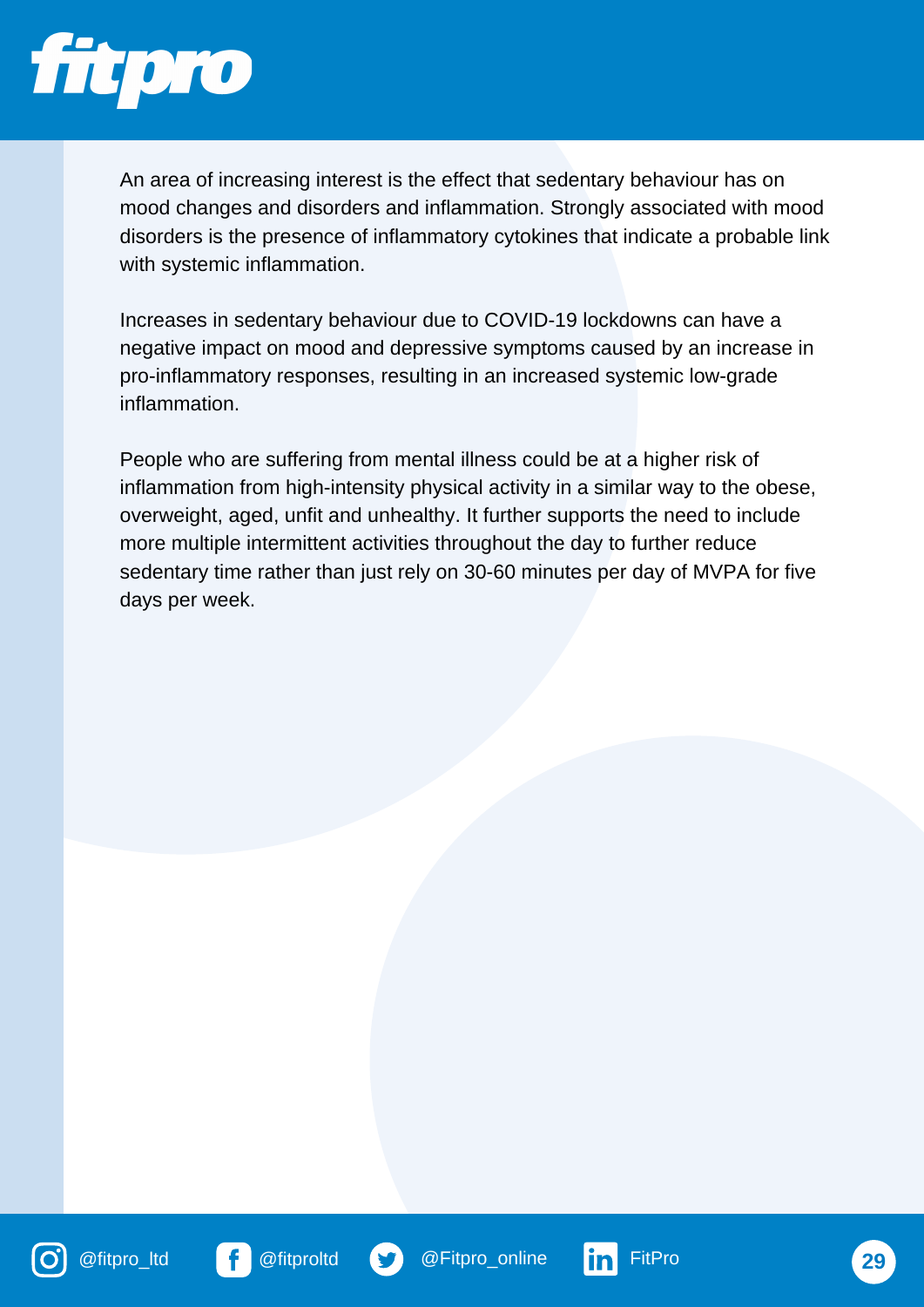

Title: *Physical activity, sitting time and mortality from inflammatory diseases in older adults*

Authors: Veronica Cabanas-Sanchez et al

Source: *Frontiers in Physiology, 2018, 9: 898*

#### **Introduction**

Inflammation has been documented as a major cause of chronic diseases. During ageing, low-grade chronic inflammation increases the long-term stimulation of the immune system, causing an increase in oxidative stress within the cells.

If uncontrolled during the ageing process, the long-term result is a chronic stimulation of the innate immune system called inflammaging, which can become damaging.

There is substantial evidence that increases in physical activity and a reduction in time spent sedentary can produce anti-inflammatory actions that can prevent cardiovascular disease, cancer, mitochondrial dysfunction, diabetes and sarcopenia.

There are three possible explanations supporting physical activity as a key player in reducing and controlling systemic low-level inflammation. These include a reduction in visceral fat, an increased production and release of antiinflammatory cytokines from the contracting skeletal muscle, and a reduction in the activity of the immune system's white blood cells. As the skeletal muscles contract during physical activity, their muscle fibres produce and distribute antiinflammatory myokines that act on all regions of the body and protect the arteries against atherosclerosis and stenosis (narrowing).

This study examines the combined associations between physical activity





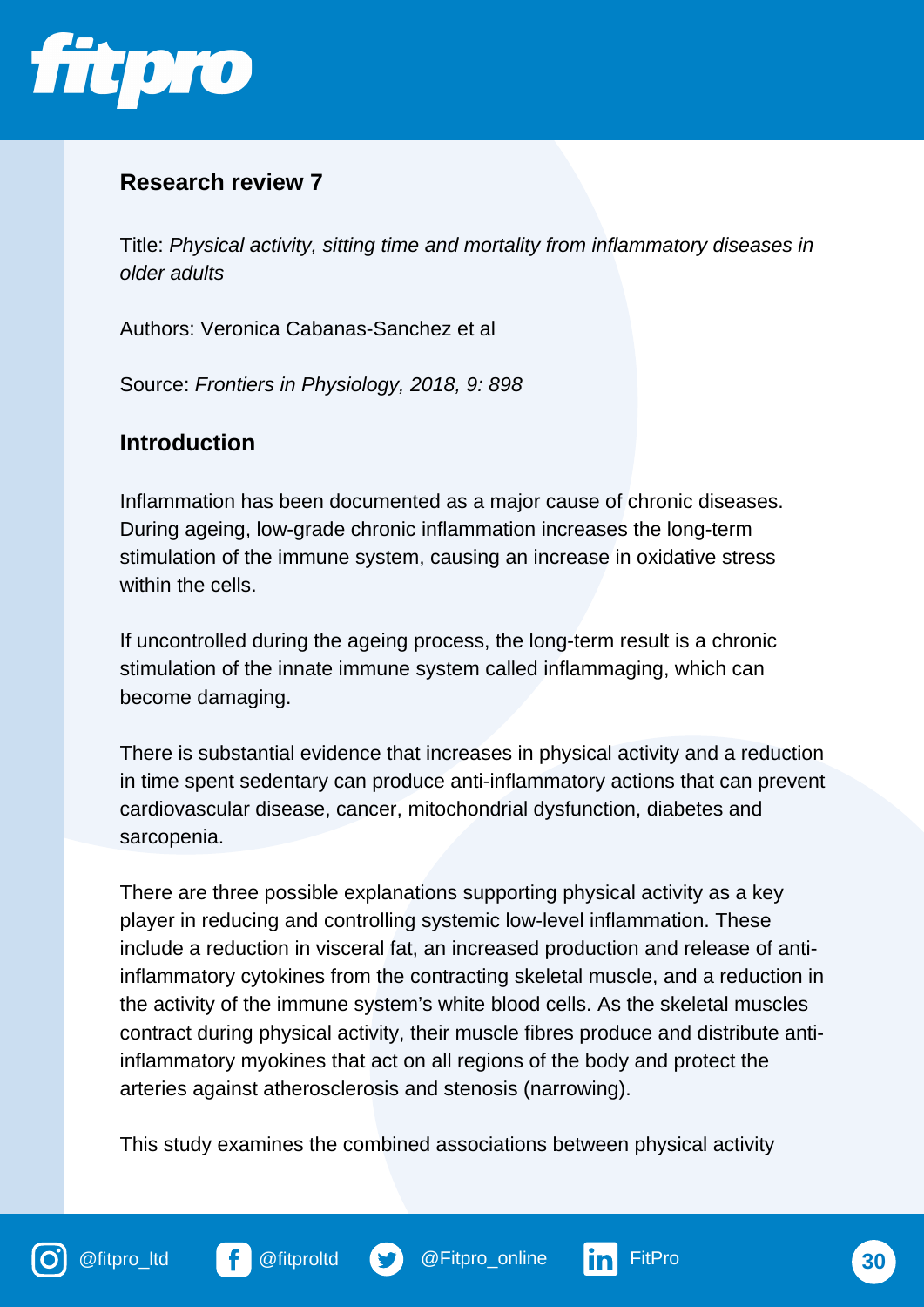

sitting time with long-term mortality caused by increased pro-inflammatory responses.

# **Method**

A cohort of 3,677 subjects aged >60 years were selected for this study. Each subject was asked to complete a structured questionnaire, personal information and physical examination. Information on physical activity and sedentary behaviour was self-reported.

## **Results**

Higher levels of physical activity were associated with lower risk of death from total inflammatory diseases. Those who sat for >7 hours per day were at a higher risk of all-cause mortality. Subjects with low physical activity levels and high sedentary time were consistently at a higher risk of mortality due to increased inflammation.

Those subjects in the higher risk groups were older, had higher a BMI, were less educated and were more likely to suffer from diabetes or coronary artery disease.

## **Discussion**

Subjects who were moderately active or very active had lower mortality rates than inactive and sedentary subjects. Active subjects also presented with reductions in inflammatory markers IL-6 and TNF and CRP, as well as higher anti-inflammatory markers such as IL-10. Those with high sedentary time had a higher mortality rate, with increases in pro-inflammatory markers IL-6, TNF and CRP.

Global death rates from inflammatory-related diseases are significant, particularly diabetes, kidney diseases, cardiovascular disease and respiratory diseases.





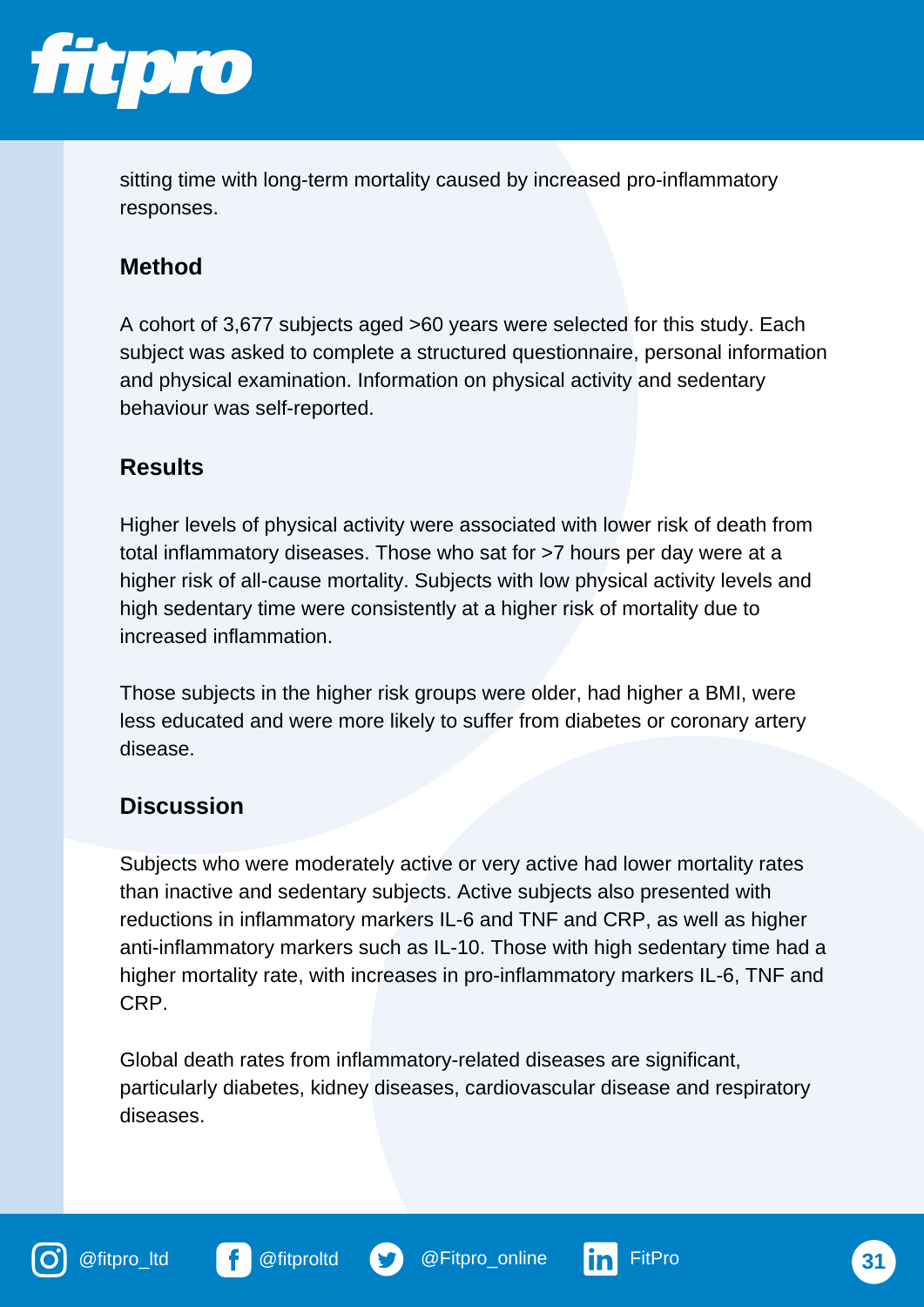

During the ageing process, there is concomitant increase in low-grade chronic inflammation called inflammaging, contributing to age-related chronic diseases. It is generally caused by a chronic stimulation of the innate immune system that damages sensory receptors that become hypersensitive to damaging signals. t can play a significant role in the development of atherosclerosis, diabetes, cancer and heart disease.

Under normal conditions, there is a dynamic balance between the proinflammatory and anti- inflammatory cytokines that regulate the immune system to function normally. When the inflammatory balance is upset, there is an overbalance of cytokines such as TNF and IL-6.

There is an increase in fat mass and a reduction in lean body mass, with sedentary ageing leading to an increase in inflammatory status. An increase in visceral fat increases the production and release of inflammatory cytokines. Maintaining muscle mass is central to maintaining a strong anti-inflammatory profile, while sarcopenia contributes to muscle wasting and a proliferation of fat causing an increase in low-grade inflammation. A decrease in muscle mass contributes to changes and dysfunction in the nervous system, gut, heart, lungs, blood vessels, pancreas and many other organs.

Maintaining muscle mass and reducing fat mass through physical activity has become a critical player in controlling inflammaging. The suggested mechanisms for the anti-inflammatory responses from physical activity include a reduction in visceral fat mass that can reduce the release of inflammatory cytokines, activation of the sympathetic nervous system that can cause the inhibition of TNF, an increase in muscle contractions that induce the release of anti-inflammatory markers including IL-10, a strong anti-inflammatory marker, and an improvement in antioxidant mechanisms reducing the impact of free radical production.

It is also possible to receive an anti-inflammatory response from lifestyle changes without any significant decrease in obesity or fat levels. Regular lowto-moderate muscle contractions promote anti-inflammatory signals to other distant regions of the body in addition to skeletal muscle.



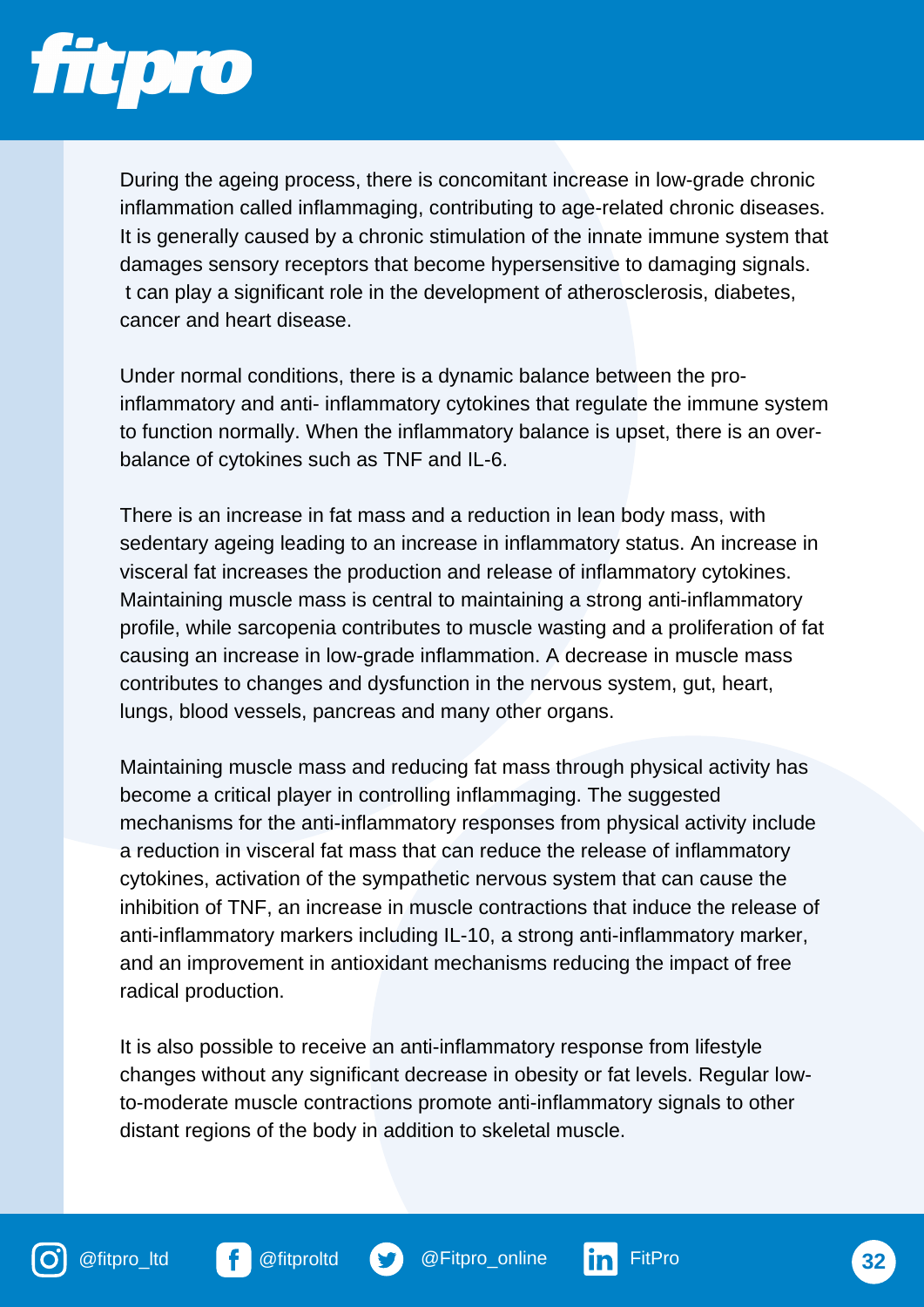

Title: *Responses of inflammatory cytokines following moderate-intensity walking exercise in overweight or obese individuals*

Authors: Yunsuk Koh, Kyung-Shin Park

Source: *Journal of Exercise Rehabilitation, 2017, 13(4): 472-476*

#### **Introduction**

The adipocyte or fat cell is the main type of cell in adipose tissue and is recognised as a critical player in obesity-related cardiovascular disease. An adipocyte is more than just storage for fat or adipose tissue, it is an intelligent cell that constantly monitors and changes the other molecules that are part of its structure.

The adipocyte is a tiny cell that is packed with triglycerides (stored fat) occupying most of the cell with the cytoplasm, nucleus, mitochondria, endoplasmic reticulum and Golgi apparatus pushed towards the edges of the cell.

All the adipocyte cell components are bound by a cell membrane (covering) that permits the movement of molecules into and out of the cell, monitors the environment, protects itself and has specific molecules that maintain its order.

There are over 30 billion adipocytes in the body, weighing approximately 15kg. It was originally designed as a small package of stored energy. An adipocyte weighs about 0.5 of a micron, compared to a teaspoon that can hold six million microns! Amazingly, one gram of fat releases 9kcal of energy, which translates into a combined 135,000kcal of stored energy in all the adipocytes, making it possible to go without food for between 45-60 days.





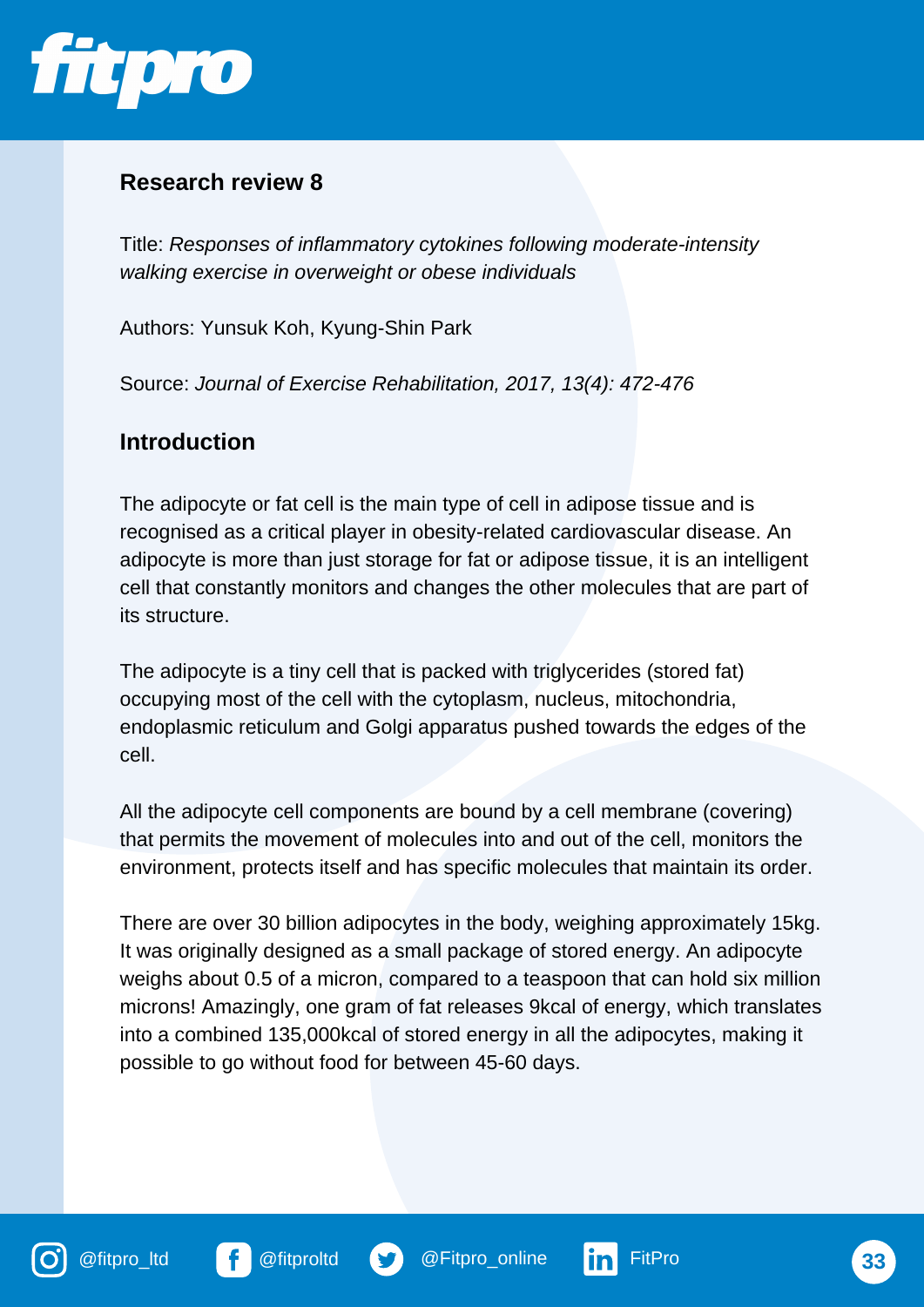

Visceral fat is associated with the release of inflammatory cytokines CRP and TNF which elevates the level of oxidative stress, leading to insulin resistance. Increases in visceral fat cause a decrease in production of adiponectin, antidiabetic, anti-atherosclerotic and anti-inflammatory molecules, all contributing to chronic disease.

Physical activity has been regarded as a legitimate intervention to improve the inflammatory profile, independent of any weight loss, through the increased production of anti-inflammatory cytokines.

The purpose of this study was to assess the effect of short-term training on inflammatory markers without weight loss and or fat loss in overweight people.

## **Method**

For this study, 27 inactive overweight or obese males and females aged between 18-65 years were selected. They maintained a normal diet and did not take part in any physical activity other than the requirements of the study.

Subjects were randomly assigned to either an exercise group or a control inactive group. Based on a treadmill test, a workload equal to 70% of HR max was determined for the exercise group. The exercise intervention consisted of walking on a treadmill at 70% of HR max for 60 minutes three times per week. Body composition measures including %BF, muscle mass and fat mass were taken at the start of the programme.

Blood samples were taken, measuring CRP, TNF and adiponectin.

## **Results**

After four weeks or 12 training sessions there was no discernible change in bodyweight, BMI and %BF in either treatment group. There was a noticeable decrease in CRP after four weeks of training but not at significant levels. There was no difference in adiponectin levels and a decrease in TNF in the exercise group.





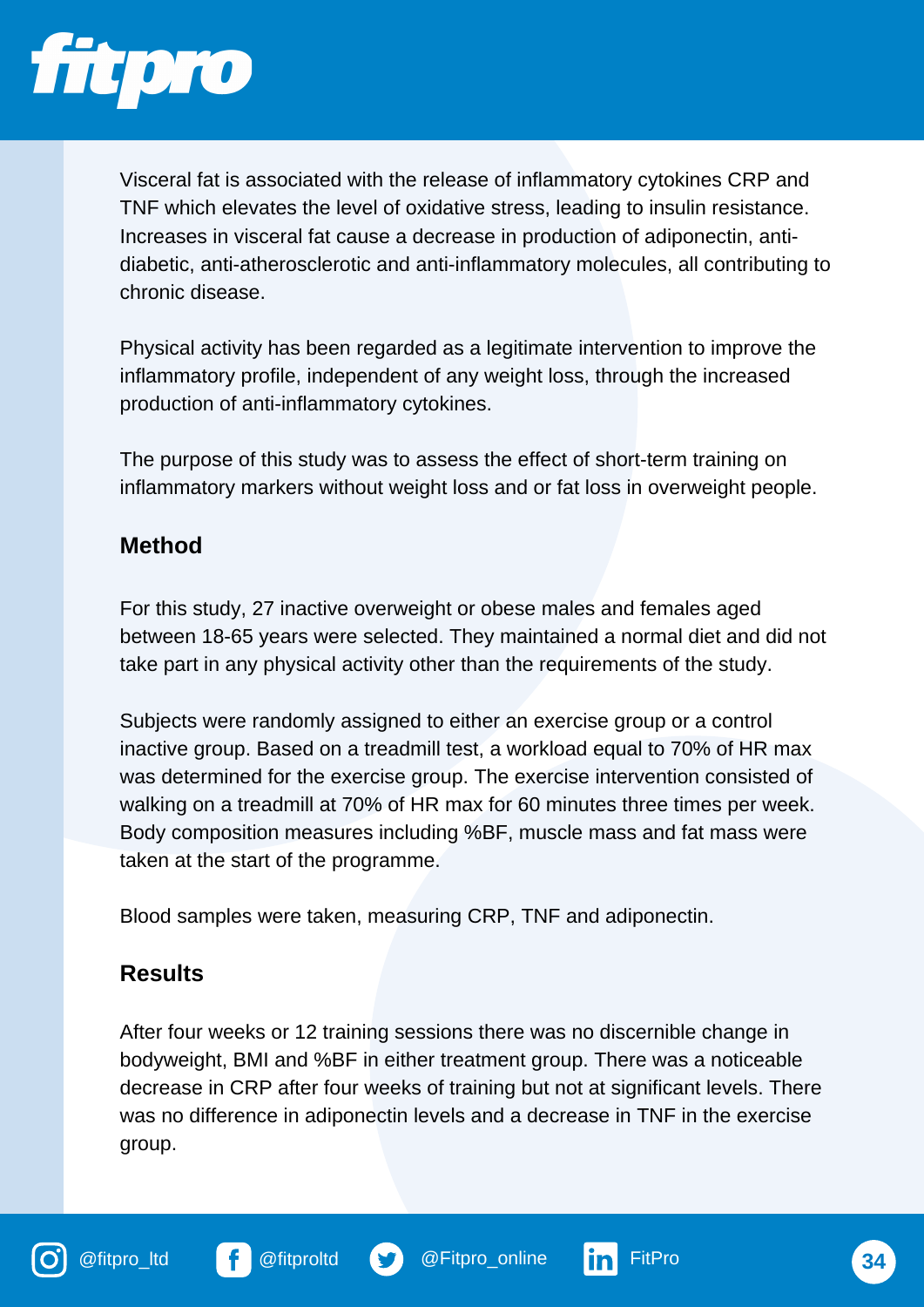

## **Discussion**

This study confirmed the possibility of a decrease in levels of inflammatory cytokines in the absence of any weight loss. CRP decreased, but not significantly, while TNF was significantly reduced.

Inactivity and sedentary behaviour are associated with an increase in proinflammatory molecules, while improvements in aerobic fitness have been shown to cause significant reductions. Other studies have stated that weight loss is required for overweight and obese people to decrease inflammatory markers, albeit >5% loss of fat mass. Many of these studies were of a longer duration, which assisted with weight loss. This study was too short to show weight loss but still reduced the levels of inflammatory cytokines.

It is likely that a longer training duration would have contributed to a significant change in CRP and adiponectin.

The key message is that controlling inflammation through physical activity can assist in reducing low-grade chronic inflammation, avoiding insidious metabolic diseases. This partly explains why some obese or overweight people can reduce chronic inflammation and remain metabolically healthy yet still be overweight. Overweight people known as having metabolically healthy obesity are reported to comprise 35% of the obese population. Many studies report that lean and obese metabolically healthy people can have low levels of inflammation as measured by inflammatory markers.



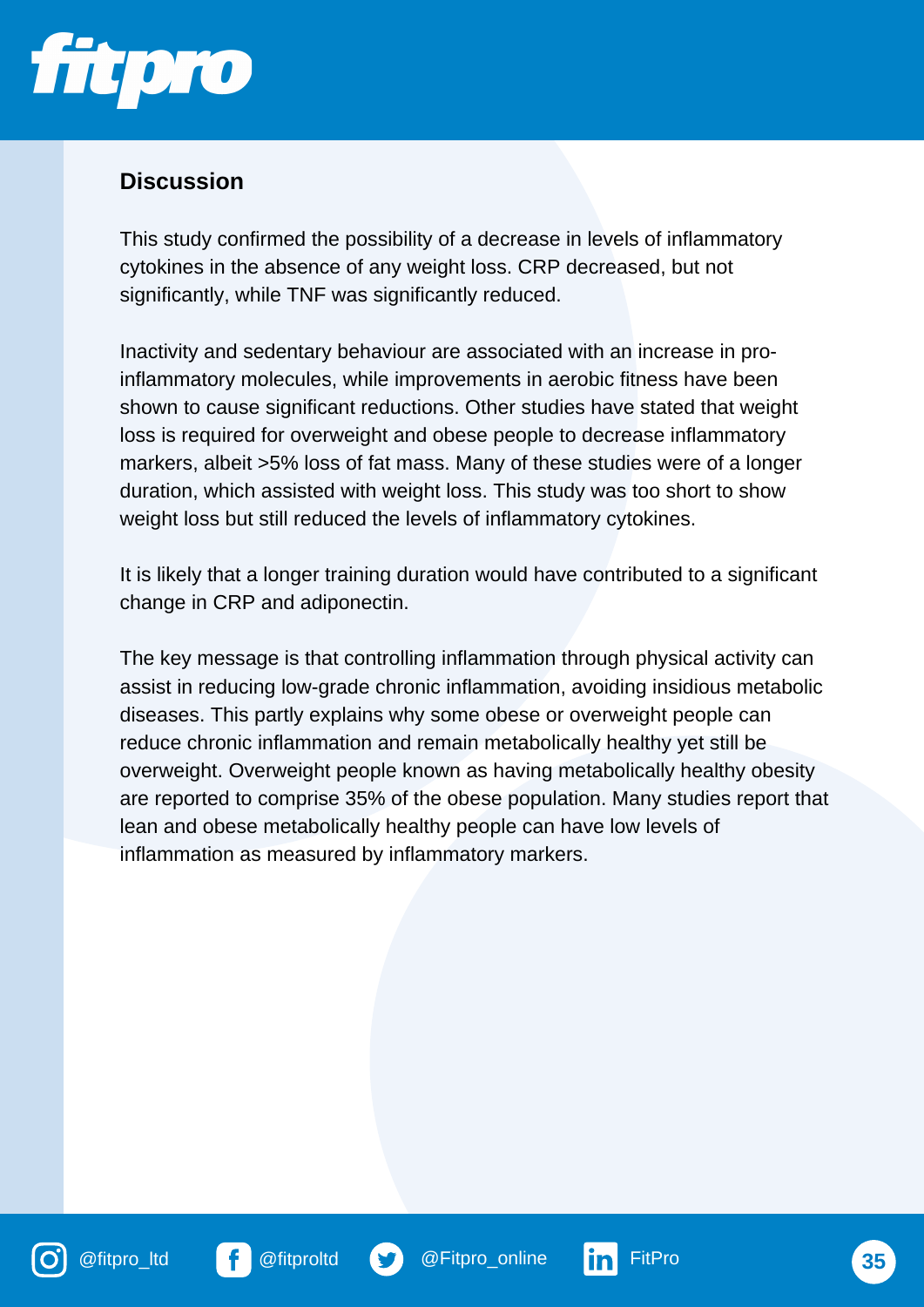

Title: *Associations between cardiorespiratory fitness and C reactive protein in men*

Authors: TS Church, CE Barlow, CP Earnst, JB Kampert, EL Priest, SN Blair

Source: *Arterioscler Thromb Vasc Biol, 2002, 22: 1,869-76*

#### **Introduction**

C reactive protein has been reported as a key marker of chronic inflammation, responsible for contributing to cardiovascular disease. There have been studies suggesting that a reduction in bodyweight can also cause a decrease in the release of CRP. A few available studies have also found that regular physical activity can reduce CRP levels, with reductions found in those males who exercised more than once per week and more significant changes of 31% in marathoners in older males.

The purpose of this study was to examine the association with cardiorespiratory fitness and CRP levels with an adjustment for bodyweight.

## **Methods**

A cohort of 722 males was selected from the Aerobic Longitudinal study. Data for CRP was analysed across five levels of fitness groups, with values adjusted for age, body mass index, vitamin use, statin medication, aspirin use and the presence of inflammatory disease, cardiovascular disease, diabetes and smoking habit.







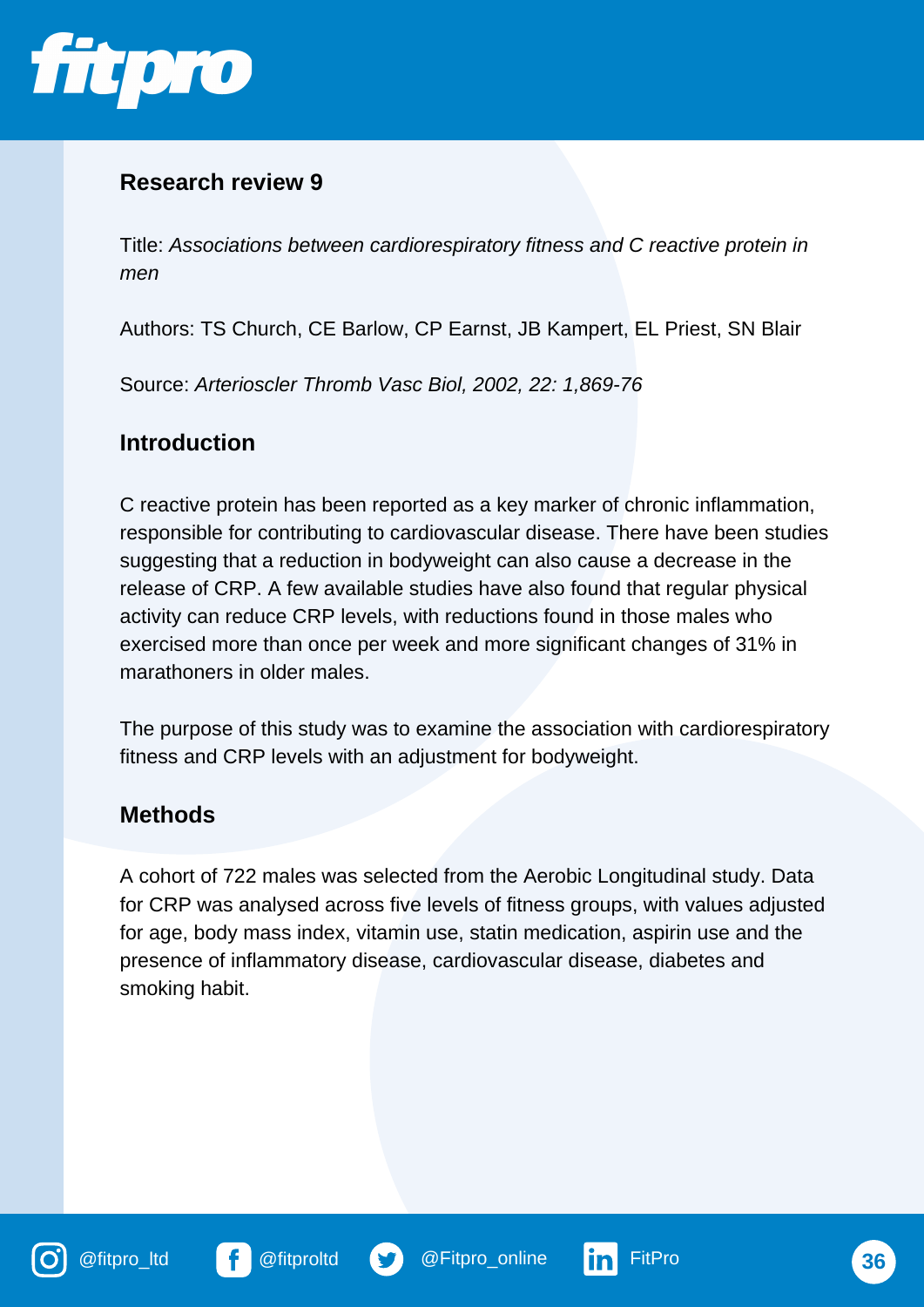

## **Discussion**

The key outcome from this study was that the highly fit males had lower levels of pro-inflammatory cytokine CRP, independent of body composition as assessed by BMI, % body fat and waist circumference. Within the overweight and obese group, the highest levels of pro-inflammatory cytokine CRP was found in the lowest fitness group. Given that CRP is a strong indicator of cardiovascular events, general levels of fitness can be a key factor in reducing CRP levels.

Overweight and obese subjects with low fitness levels presented with the highest CRP levels, indicating that visceral fat is a strong producer of CRP and tissue inflammation. TNF, IL-6 and CRP are released in significant amounts from adipose tissue, causing an increase in sympathetic stimulation that can be potentially controlled by regular physical activity. The most effective intervention appears to be physical activity undertaken on a frequent basis, irrespective of intensity. With regular physical activity, the impending increase in proinflammatory cytokines appears to become less with every movement bout, as shown in the highly fit groups.







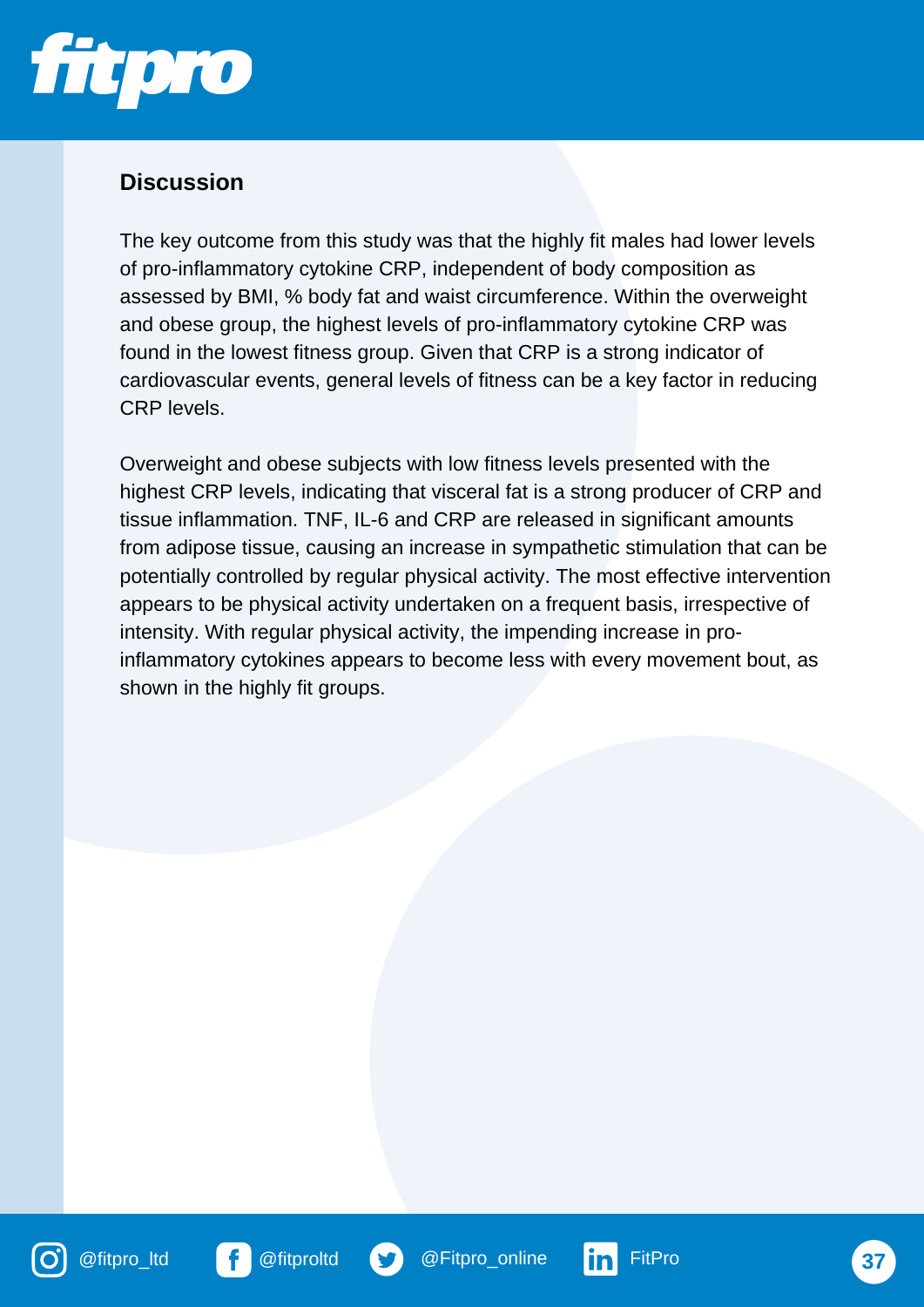

Title: *Association between healthy lifestyle scores and inflammatory markers among Puerto Rican adults*

Authors: M Sotos-Prieto, SN Bhupoathiraju, X Gao, KL Tucker and J Mattel

Source: *Nutr Metab Cardiovasc Dis, 2016, 26(3): 178-184*

#### **Introduction**

While specific physical activity workloads have been identified as key interventions in controlling the release of pro-inflammatory cytokines, lifestyle behaviours might also contribute to controlling inflammation. Lifestyle factors such as dietary patterns, smoking, sleep and physical activity, as well as social support and network, might play a role in relieving stressors that trigger inflammatory responses.

The purpose of this study was to assess the associations between lifestyle factors and inflammatory markers in adults.

#### **Method**

A cohort of 842 Puerto Rican adults aged 45-75 years who lived in Boston served as subjects for this study. Each subject completed a Healthy Lifestyle Assessment, which was cross-analysed with three inflammatory markers: IL-6, TNF and CRP.

## **Results**

Those subjects with the most favourable Healthy Lifestyle Scores were older females, with a higher total household income and high education attainment.



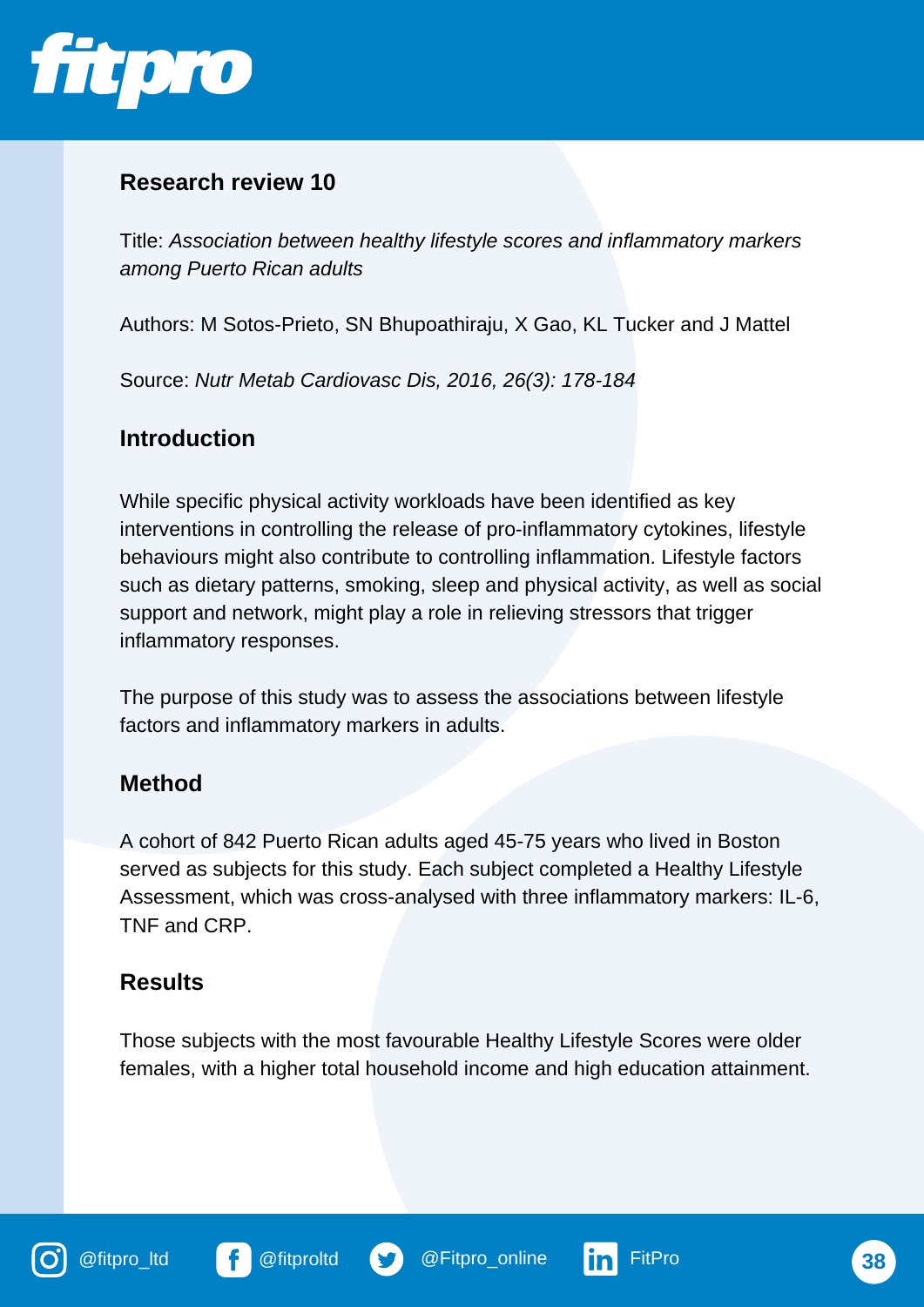

# **Discussion**

Those who had high Healthy Lifestyle Scores had lower levels of proinflammatory markers, with larger association occurring when healthy lifestyle factors were cluttered. It appears the factors such as low income and educational levels caused poor adherence to a healthy lifestyle and impacted on inflammatory marker levels.

Simple changes in lifestyle, such as smoking cessation and a better diet, independent of physical activity, can have a favourable effect on inflammatory markers. People who have below average immunity, such as frail old people or cigarette smokers, have an immune barrier that is more fragile than a nonsmoker, active or younger people.

This study reported that changes in physical activity were more pronounced if combined with other lifestyle changes, rather than just as an independent intervention. The greater the overall change in multiple lifestyle factors, the greater the reduction in inflammatory markers.

Given that low-grade inflammation is reported to precede chronic diseases, making better multiple lifestyle choices through a holistic health approach to reduce inflammatory markers can reduce the risk of disease and improve overall health.

## **The bottom line**

1. Given the recognition that low-grade chronic inflammation can cause many chronic diseases that can be regulated by physical activity, more emphasis should be placed on the role of reducing sedentary behaviour and increasing physical activity levels globally by reducing the level of circulating pro-inflammatory cytokines. Changes in physical activity are more pronounced if combined with other lifestyle changes, rather than just as an independent intervention. The greater the overall change in multiple lifestyle factors, the greater the reduction in inflammatory markers.



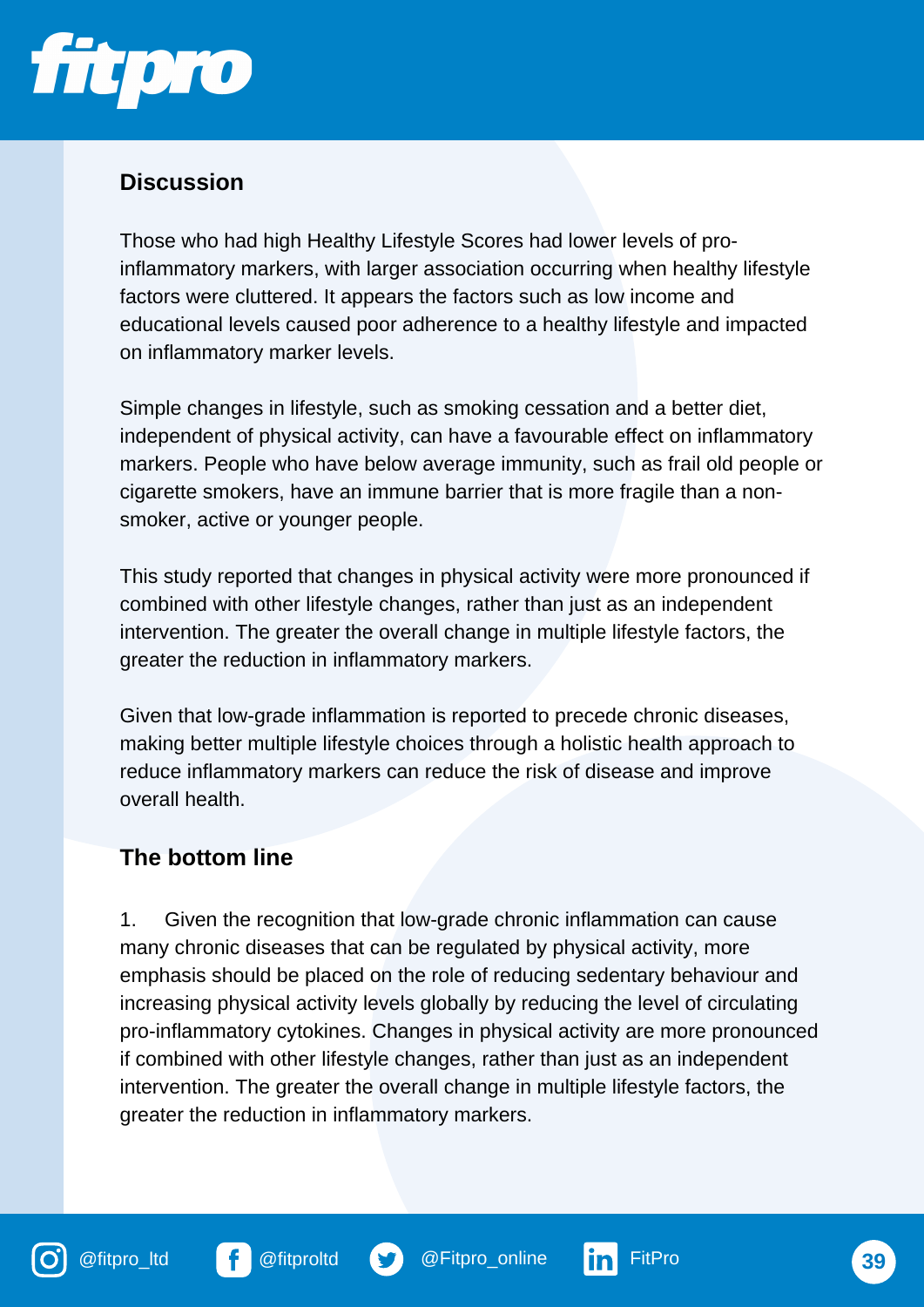

# **The bottom line**

1. Given the recognition that low-grade chronic inflammation can cause many chronic diseases that can be regulated by physical activity, more emphasis should be placed on the role of reducing sedentary behaviour and increasing physical activity levels globally by reducing the level of circulating pro-inflammatory cytokines. Changes in physical activity are more pronounced if combined with other lifestyle changes, rather than just as an independent intervention. The greater the overall change in multiple lifestyle factors, the greater the reduction in inflammatory markers.

2. During physical activity, and for approximately three hours after, important immune cells circulate throughout the body at a faster rate than normal. The most effective are neutrophils (situated in bone marrow and lung), natural killer cells (located in spleen) and macrophages, which are part of the innate immune system (front line of defence preventing many pathogens). Physical activity brings these cells out from the lymphoid tissue and into the blood compartments to roam throughout the body. After three hours of recovery, everything returns to nearby tissue.

3. The world is gripped with the COVID-19 pandemic, which is a severe and aggressive respiratory condition that causes significant damage to the lungs. The infection causes a local immune response with the release of macrophages and monocytes, releasing cytokines initiating a response from T cells and B cells. In most cases, this immune response would neutralise the virus and resolve the infection. However, the COVID-19 virus causes an overproduction of pro-inflammatory cytokines, resulting in a cytokine storm leading to multi-organ damage to respiratory tissue, cardiac, liver, vascular and kidneys.

4. Substituting sedentary behaviour with light physical activity produces positive changes to the inflammatory profile. More significant changes can occur in moderate-to-vigorous activity for middle-aged adults with lower levels of CRP, TNF, IL-6 and White Blood Cells. Studies report significant improvements in inflammatory profiles across light to moderate to vigorous intensity activities when the volume is kept constant.

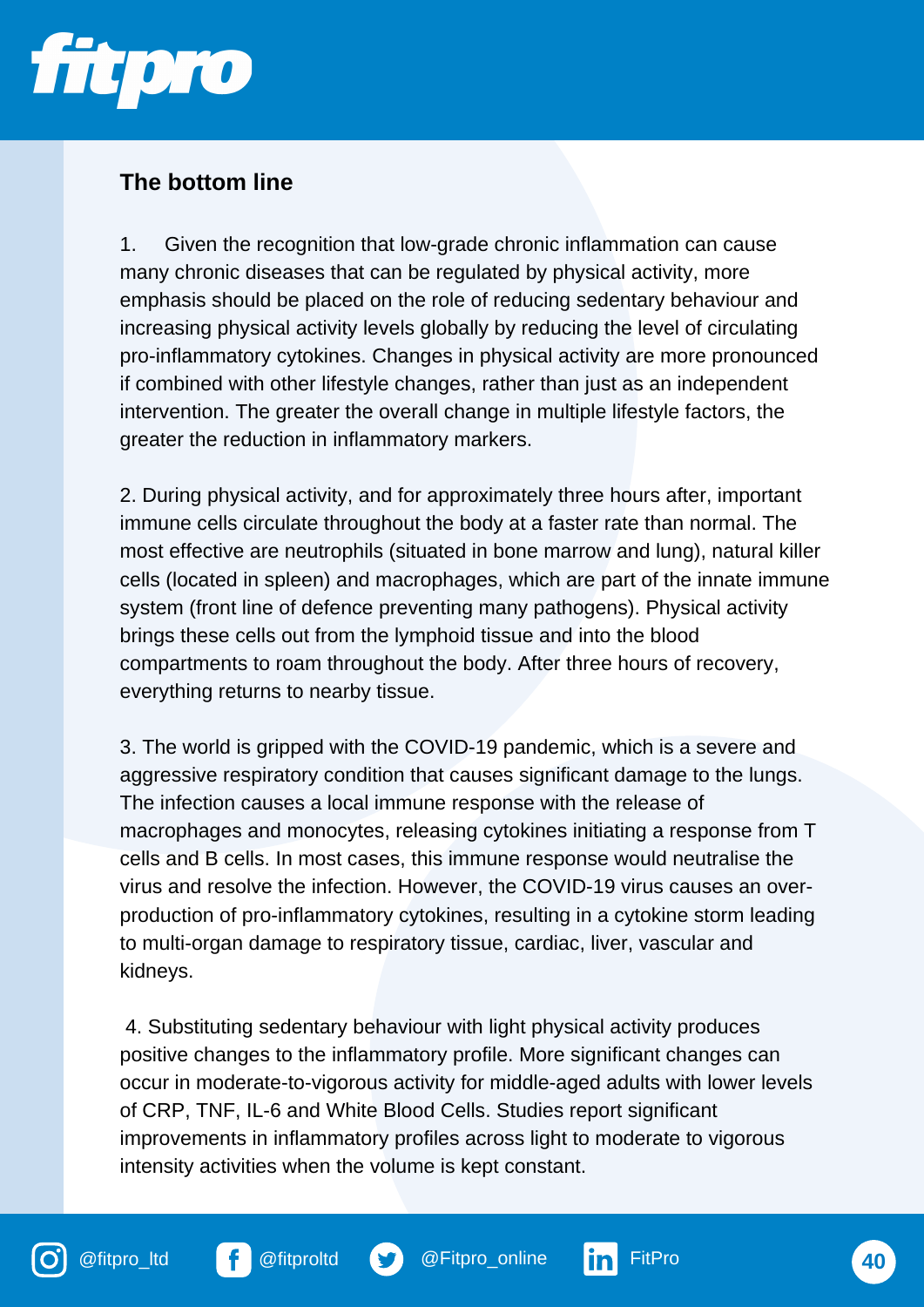

5. The immune system receives no long-term effect from a single bout of physical activity. The results are purely from the accumulation of the acute effects of one bout of physical activity building upon another bout, indicating the immune responses are frequency dependent. Physical activity is the only stimulus that permits the transient surge of important immune cells, as it releases the front line of defence and improves pathogen surveillance.

6. In high-risk diabetics, sedentary time can cause an increase in proinflammatory cytokines of CRP, IL-6 and leptin, resulting in a low-grade inflammation. When diabetics became more active, the levels of CRP and leptin, resulting in a low-grade inflammation. When diabetics became more active, the levels of CRP and leptin are reduced, while IL-6 can remain high. Regular breaks in sedentary time can produce favourable reduction in all inflammatory cytokines.

7. Daily physical activity is a key to immune protection, as it has the potential to exceed the levels of protection above any other method, including medications and supplements. If the pathogen gets through the slower-acting immune cells, the T cells and B cells are then brought into action. Muscles are the forgotten members of the immune system, with muscle contractions causing a release of major anti-inflammatory molecules. Physical activity is so powerful that the levels of anti-inflammatory molecules can increase their concentration 100-fold!

8. Sedentary behaviour plays a significant role in mood changes and disorders and inflammation. Strongly associated with mood disorders is the presence of inflammatory cytokines, suggesting a probable link with systemic inflammation. Increases in sedentary behaviour due to COVID-19 lockdowns can have a negative impact on mood and depressive symptoms caused by an increase in pro-inflammatory responses from systemic low-grade inflammation.

9. Visceral fat is associated with the release of inflammatory cytokines CRP and TNF, which elevates the level of oxidative stress leading to insulin resistance. Increases in visceral fat are related to a decreased production of adiponectin, anti-diabetic, anti-atherosclerotic and anti-inflammatory molecules that contribute to chronic disease.